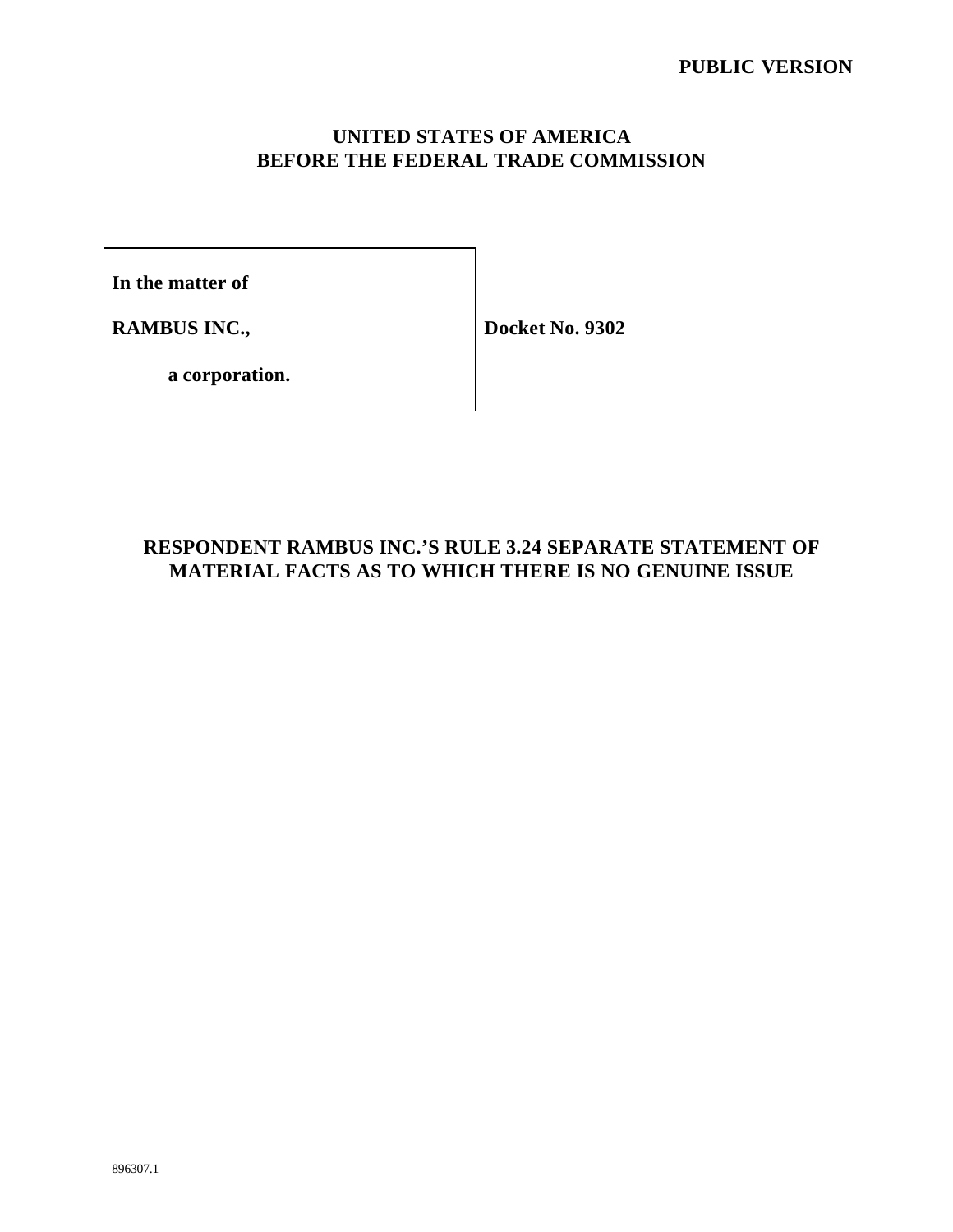Pursuant to Rule of Practice 3.24, and in support of its motion for summary decision, Respondent Rambus Inc. ("Rambus") submits this statement of material facts as to which there is no genuine dispute.

**A. Rambus.**

1. In April 1990, Dr. Michael Farmwald and Dr. Mark Horowitz filed a patent application describing revolutionary computer-memory technologies they had invented that would enable computer-memory devices (dynamic random access memories, or DRAMs) to keep pace with faster generations of microprocessors by running at much faster speeds than earlier technologies. They assigned this application ("the '898 application") to a company they had founded called Rambus.

2. The key innovations disclosed in the written description in the '898 application included forms of technologies later called programmable latency, variable burst length, dual-edge clock (producing a double data rate, or "DDR") operation, and the use of delay lines (in particular, a delay locked loop ("DLL") circuit) on the DRAM chip itself. Taken together, these innovations dramatically increase the speed of memory chips. *Rambus Inc. v. Infineon Techs. AG*, \_\_ F.3d \_\_, 2003 WL 187265 at \*20-21 (Fed. Cir. Jan. 29, 2003) ("*Rambus v. Infineon*").

3. Rambus chose not to become a manufacturer of DRAMs. Instead, Rambus continued to develop its technology and to make that technology available for license by manufacturers industry-wide, together with testing, design, and implementation services.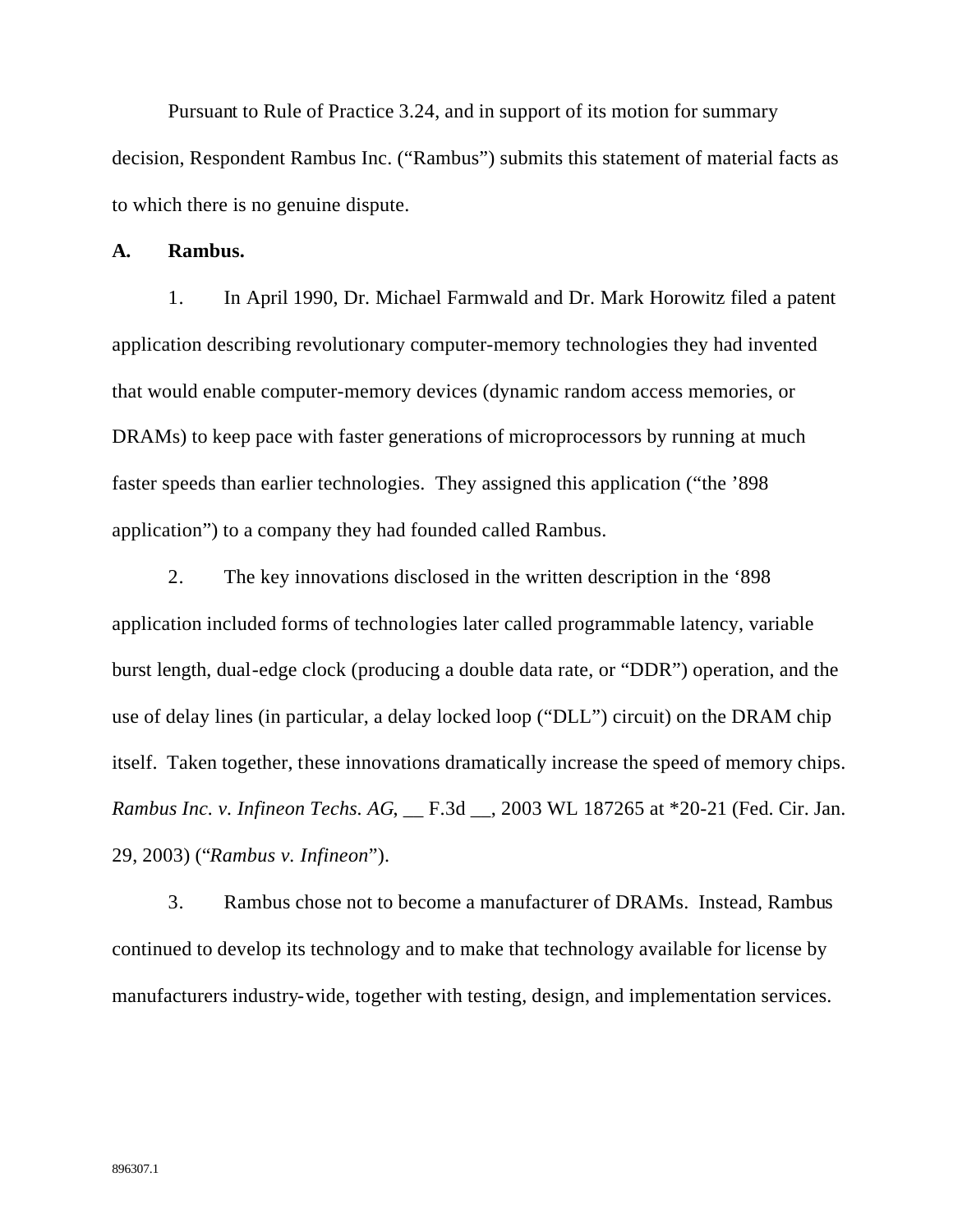4. This business model depends upon intellectual property (primarily patent protection) to help generate royalties and licensing fees, which, along with service fees, are the company's sole sources of income.

**B. JEDEC.**

5. There exists a standard-setting organizations for semiconductor devices called the Joint Electron Device Engineering Council ("JEDEC"), which was (until recently) an unincorporated division of the Electronic Industries Association ("EIA"), governed by EIA policies.

6. The particular JEDEC committee most involved in this case is the "42.3" subcommittee, which has responsibility within JEDEC for many computer memory devices and whose members include such computer memory manufacturers and users as Siemens (now Infineon), Micron, NEC, Samsung, Toshiba, IBM, Texas Instruments, Hewlett-Packard, and many others. Perry Decl., Ex.  $1<sup>1</sup>$ 

7. Rambus attended its first JEDEC meeting as a guest of Toshiba in December 1991, and it formally joined JEDEC in February 1992. Perry Decl., Ex. 2.

8. Rambus attended its last JEDEC meeting in December 1995 and, having been sent a bill for 1996 dues, sent a letter confirming its withdrawal in June 1996. Perry Decl., Ex. 3.

l

<sup>&</sup>lt;sup>1</sup> "Perry Decl." refers to the separately filed Declaration of Steven M. Perry, to which all exhibits referred to herein are attached. Some of the exhibits are confidential by virtue of their contents and therefore may not be filed in a public document pursuant to the Protective Order in this case, a copy of which is attached as Exhibit 1 to this Separate Statement.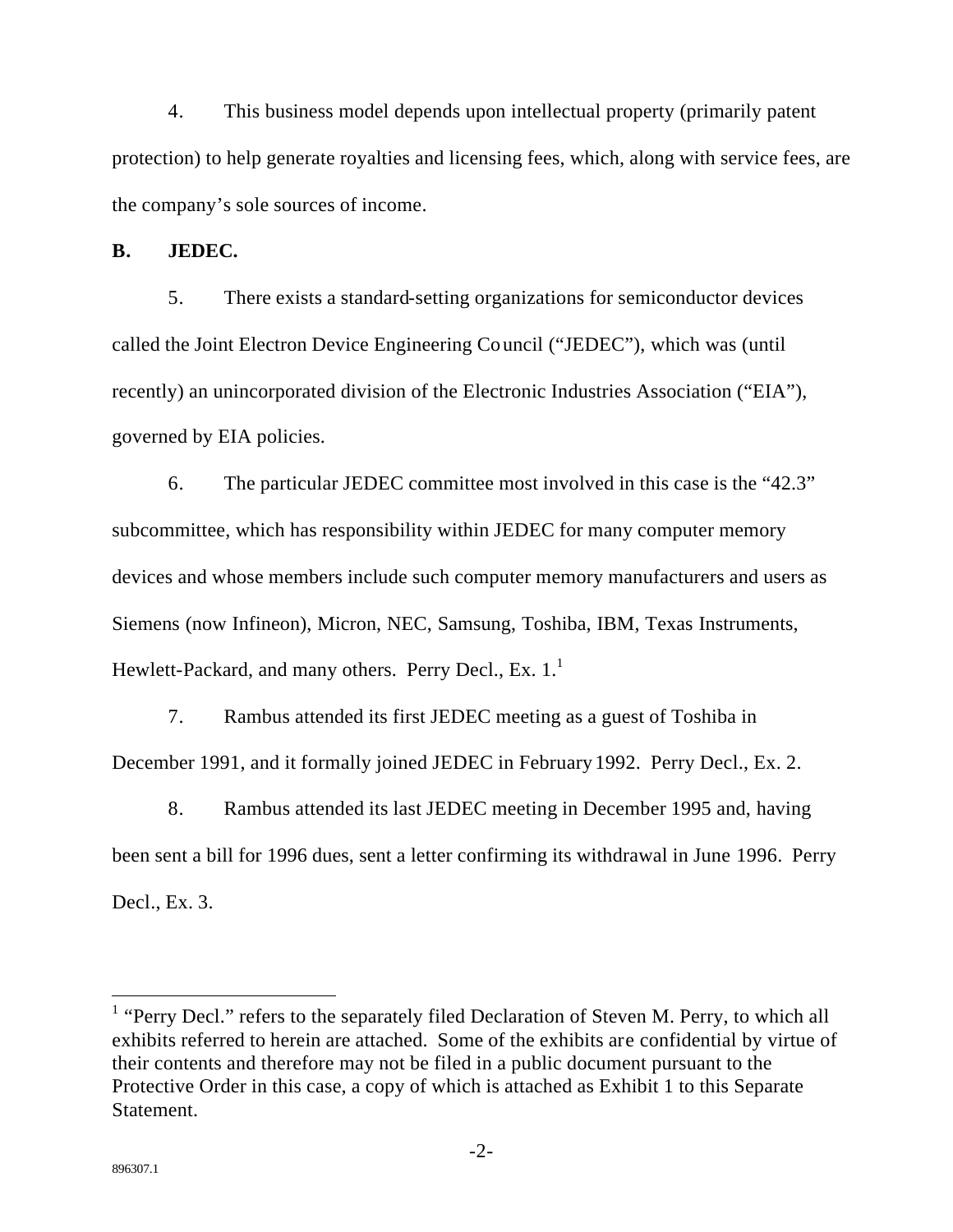9. The Complaint asserts that, while a member of JEDEC, Rambus representatives observed efforts at JEDEC to promulgate an industry standard for a synchronous DRAM device called "SDRAM." Complaint, ¶40. The Complaint asserts that Rambus should have disclosed to JEDEC that it believed it had filed or could file patent applications relating to certain features of the SDRAM device.

10. The SDRAM standard was considered within JEDEC 42.3 during 1991 and 1992, adopted in early 1993, and formally announced on March 4, 1993. Rambus v. Infineon, 2003 WL 187265 at \*2. DRAM manufacturers did not, however, begin manufacturing and selling SDRAM devices until much later – in 1996 and 1997. See, e.g., Perry Decl., Ex. 6 [Gross 12/19/02 Depo., p. 31]

: Perry Decl., Ex. 7 [Kettler 1/15/03 Depo., p. 26]

The Complaint also alleges that JEDEC considered improvements to the 11. SDRAM standard in the early and mid-1990s, and that these discussions ripened into the formal development of a new standard, called "DDR SDRAM," in the 1996-1999 time period. Complaint at  $\P$  27-28.

#### $C_{\bullet}$ The EIA/JEDEC Patent Policy.

12. According to John Kelly, formerly General Counsel of EIA and now President of JEDEC, the patent disclosure policy with which JEDEC members were required to comply during Rambus's membership in JEDEC was set forth in "two EIA" manuals," referred to as the Manual for Committee, Subcommittee, and Working Group *Chairmen and Secretaries, Engineering Publication EP-3-F ("EP-3-F"), published in*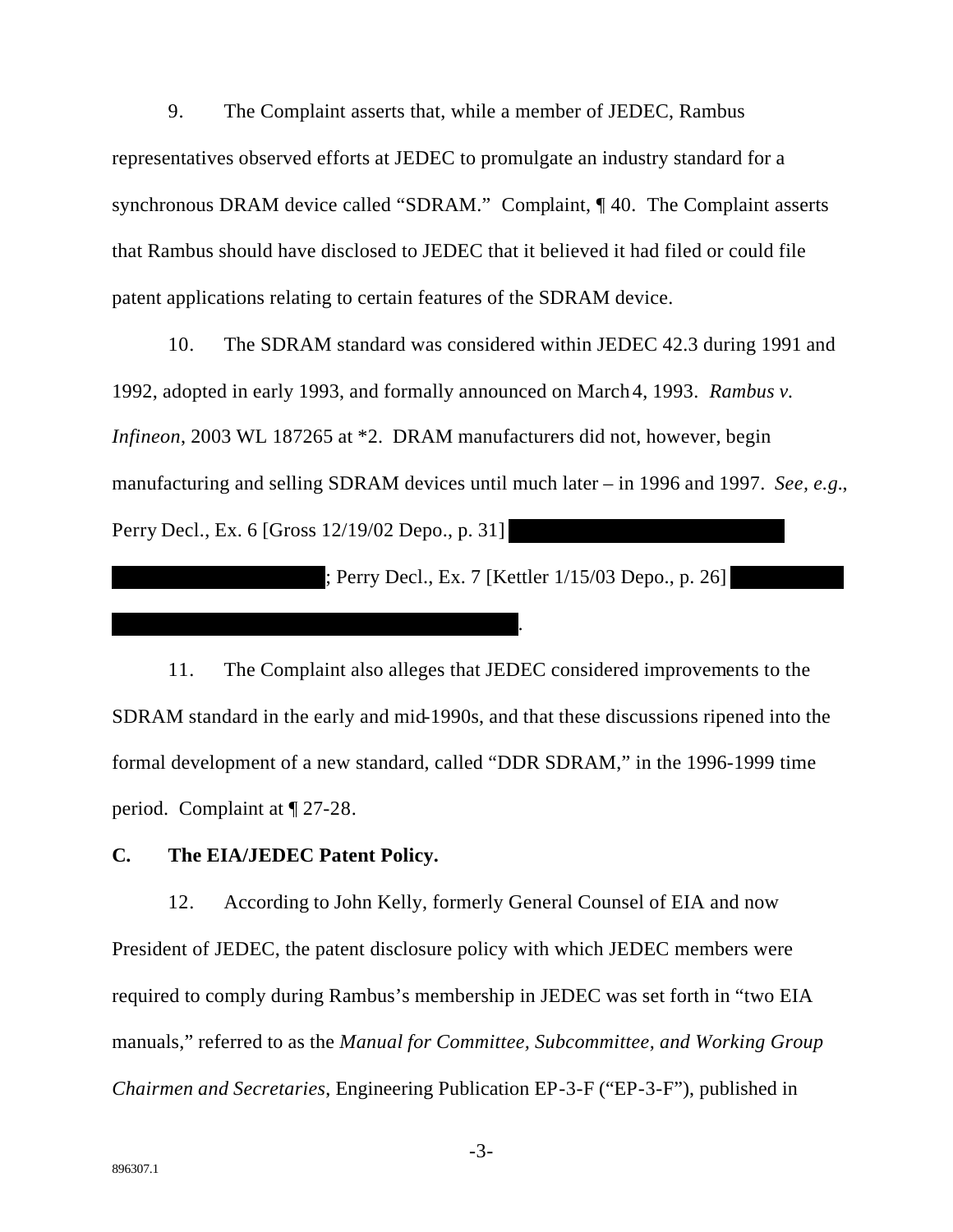October 1981, and the *Style Manual for Standards and Publications of EIA, TIA, and JEDEC*, EIA Engineering Publication EP-7-A ("EP-7-A"), published in August 1990. *See* Perry Decl., Ex. 9 (Kelly 1/9/01 Dep. at 26:5-11).

13. At least prior to 1998, the EIA policies governed the conduct of JEDEC meetings and the obligations of its members. JEDEC's relationship with EIA changed in 1998, when JEDEC became a more autonomous entity. *See* Perry Decl., Ex. 4 (Kelley 1/10/03 Dep. at. 62:16-24, 63:18-20).

14. The Complaint cites a manual published in 1993 not by EIA but by JEDEC, called the "Manual of Organization and Procedure," which was revised in 1993 and referred to as "JEP 21-I." The JEP 21-I manual cites, however, to EP-7-A and EP-3-F as the governing policy guides. JEDEC President John Kelly has confirmed that "[t]he JEDEC manual is subordinate to the EIA manual because in the hierarchy of EIA, JEDEC was subordinate to EIA." Perry Decl., Ex. 10 (4/30/01 Infineon Trial Tr. at p. 317).

15. Mr. Kelly has also explained that JEP 21-I did *not* contain "the JEDEC patent policy" and was in some respects "broader than is required under the patent policy." Perry Decl., Ex. 9 (Kelly 1/9/01 Dep. at 215-217).

16. There was one other manual issued while Rambus was a JEDEC member that contains references to patent-related disclosures, the 1994 "JC42 Members' Manual," which was intended to "assist new (and established) members in achieving full effectiveness in the standards making process." Perry Decl., Ex. 11 at R 156887. The "Members' Manual" provides in part that JEDEC "rigidly adheres" to the EIA policies contained in EP-7-A and EP-3-F. *Id.* at R 156900.

-4-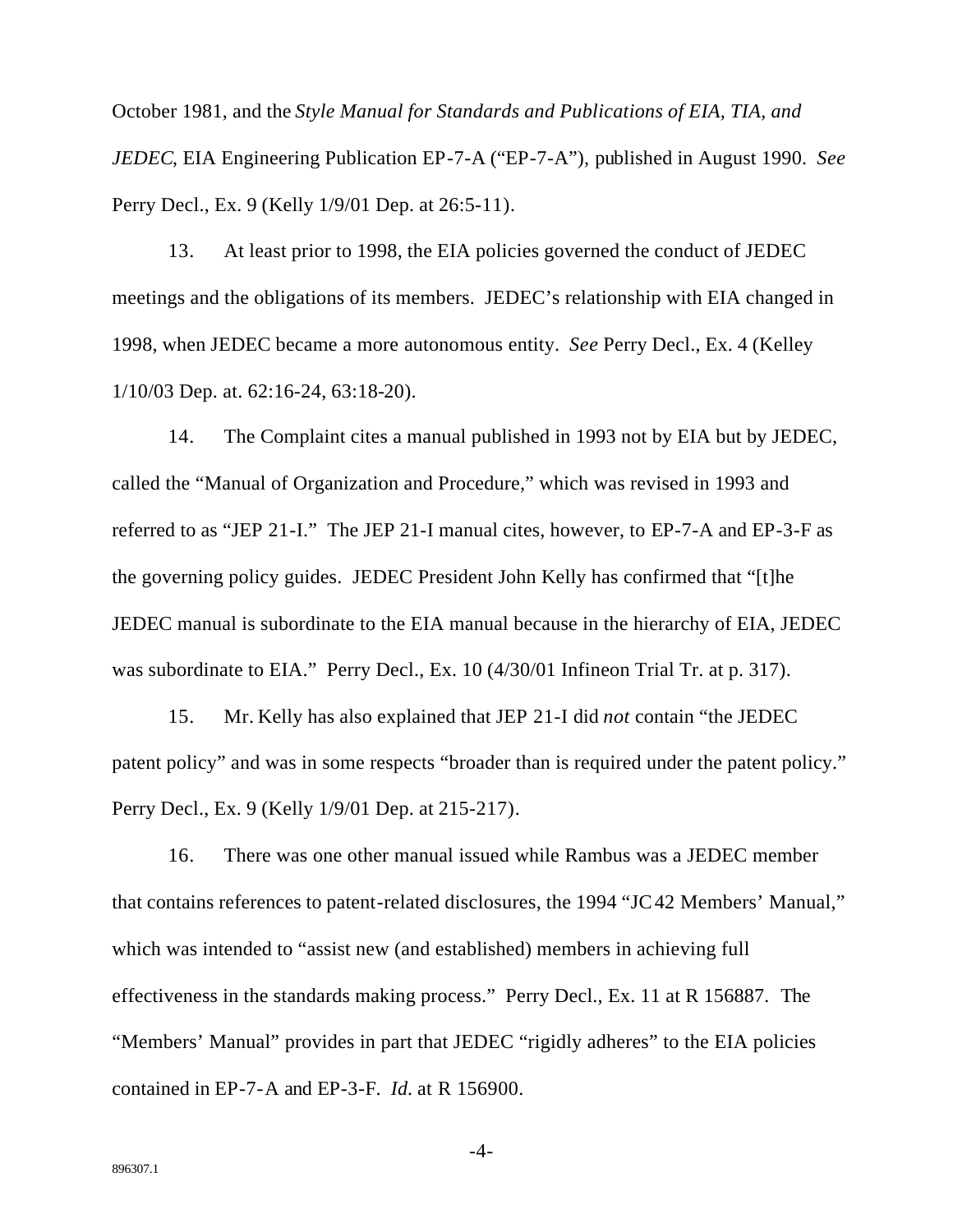17. The October 1981 EIA policy known as "EP-3-F" provides as follows:

#### 8.3 Reference to Patented Products In EIA Standards

Requirements in EIA Standards which call for the use of patented items should be avoided. No program of standardization shall refer to a product on which there is a known patent unless all the technical information covered by the patent is known to the Formulating committee, subcommittee or working group. The Committee Chairman must also have received a written expression from the patent holder that he is willing to license applicants under reasonable terms and conditions that are demonstrably free of any unfair discrimination. Additionally, when a known patented item is referred to in an EIA Standard, a Caution Notice, as outlined in the Style Manual, EP-7, shall appear in the EIA Standard.

Perry Decl., Ex. 12 (§ 8.3).

- 18. The 1990 EIA manual, known as "EP-7-A" provides, in pertinent part:
	- 3.4 Patented Items or Processes

Avoid requirements in EIA standards that call for the exclusive use of a patented item or process. No program standardization shall refer to a patented item or process unless all of the technical information covered by the patent is known to the formulating committee or working group, and the committee chairman has received a written expression from the patent holder that one of the following conditions prevails:

- (1) a license shall be made available without charge to applicants desiring to utilize the patent for the purpose of implementing the standard; or
- (2) a license shall be made available to applicants under reasonable terms and conditions that are demonstrably free of any unfair discrimination.

. . . An appropriate footnote shall be included in the standard identifying the patented item and describing the conditions under which the *patent* holder will grant a license (see 6.5.2).

Perry Decl., Ex. 13 (§ 3.4) (emphasis added).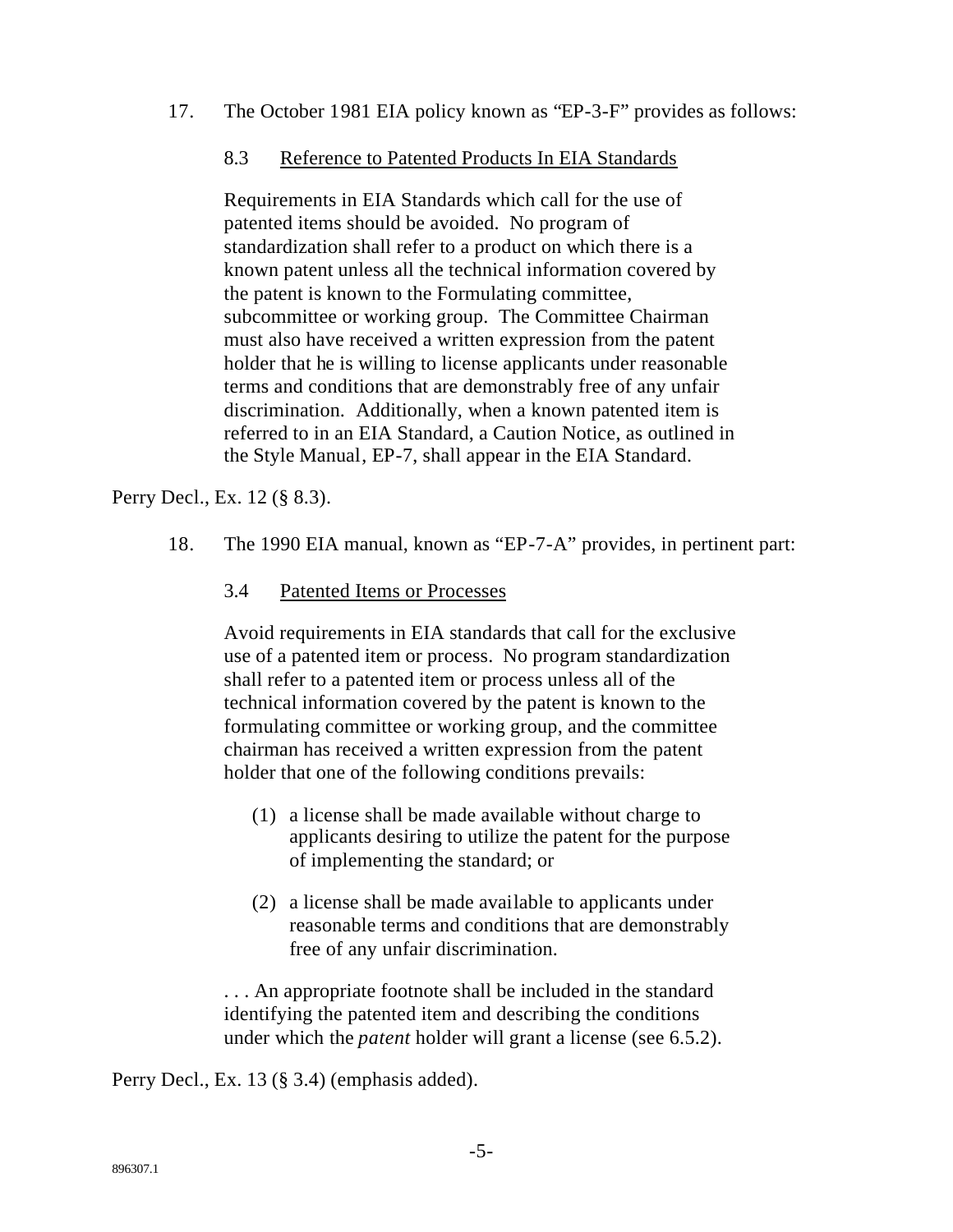19. Neither EP-3-F nor EP-7-A makes any reference to an obligation to disclose patents or patent applications.

20. In October 1993, JEDEC issued a revised version of its *Manual of Organization and Procedure*, JEP 21-I. Perry Decl., Ex. 17. The earlier version, JEP 21- H, had contained no reference to the disclosure of patents or patent applications and had simply "incorporated" the EIA legal guides. Perry Decl., Ex. 18. JEP 21-I still cited EP-7- A and EP-3-F as the governing statement of the patent policy, but also included, for the first time, an express reference to an obligation on the part of *committee chairpersons* to "call attention to the obligation of all participants to inform the meeting of any knowledge they may have of any patents, or pending patents, that might be involved in the work they are undertaking." Perry Decl., Ex. 17 (§ 9.3.1).

21. The JEP 21-I manual further instructed that committee chairpersons would satisfy this requirement by showing members "viewgraphs" that were contained in Appendix E of the manual. *Id*. The viewgraphs in Appendix E contained language that was substantially similar to the language of section 3.4 of EP-7-A, except for the addition of a reference to a "pending patent." *See* Perry Decl., Ex. 17 (Appendix E at JDC 013325).

22. There is no evidence that Rambus was provided with a copy of JEP 21-I while it was a JEDEC member. In addition, the "viewgraphs" that were displayed to JEDEC 42.3 members after JEP 21-I was adopted did not include any requirement that members disclose anything, did not include any reference to "pending patents," and instead were comprised solely of the unaltered language of EP-7-A and EP-3-F. On one occasion, at the September 1993 meeting, the chairman showed a new viewgraph, containing

-6-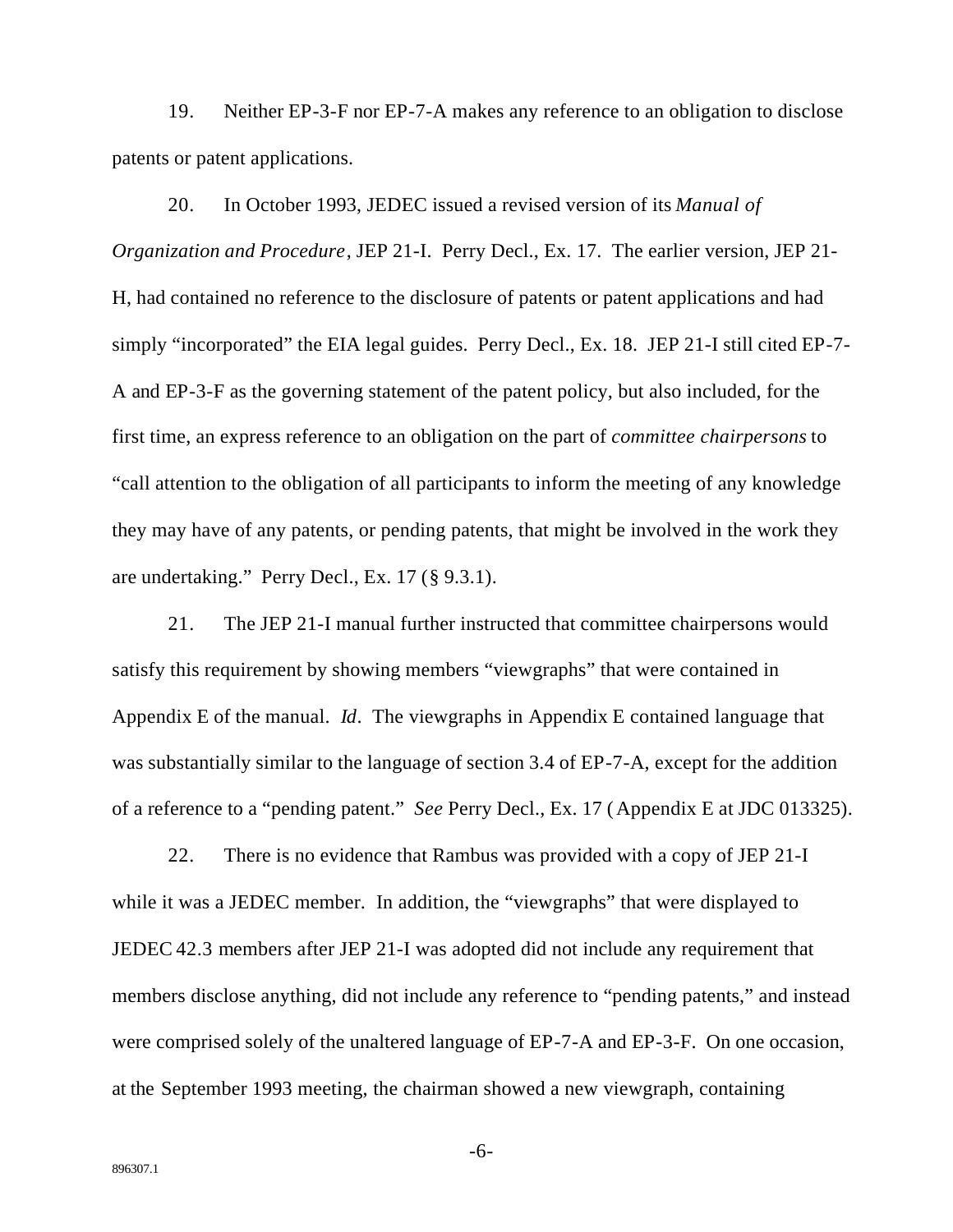proposed language from an appendix to the not-yet-published JEP 21-I manual. This viewgraph was expressly marked "DRAFT," with a footnote stating that the "material is a proposed revision" that "has not been approved by JEDEC." Perry Decl., Ex. 14 (at JDC 001690); Perry Decl., Ex. 15 (R65780). After September 1993, however, only the original viewgraphs were shown to members. Perry Decl., Ex. 14.

23. According to the JC 42 Members' Manual, a member that was *presenting* a technology to JEDEC for standardization "must reveal any known or expected patents, *within his company*, on the material presented." Perry Decl., Ex. 14 (R 156900).

24. The JC 42 Members' Manual contains no reference to disclosure of patents or patent applications by *non*-presenters.

25. Rambus's JEDEC representative, Richard Crisp, has testified that he reviewed the JC 42 Members' Manual in the summer of 1995 and saw that companies presenting their technologies for standardization needed to disclose their patent applications. Perry Decl., Ex. 19 (Crisp 11/8/00 Dep. at 190).

26. During its entire tenure as a JEDEC member, Rambus never proposed or advocated the adoption of any standard or technology. In fact, Rambus made no presentations at all, and it voted at only one meeting, when it voted *against* four proposals. Perry Decl., Ex. 5.

### **D. The EIA/JEDEC Patent Policy Encouraged, But Did Not Require, Disclosure Of Intellectual Property.**

27. The evidence shows that JEDEC members and the JEDEC leadership understood during the time that Rambus was a JEDEC member that members were

-7-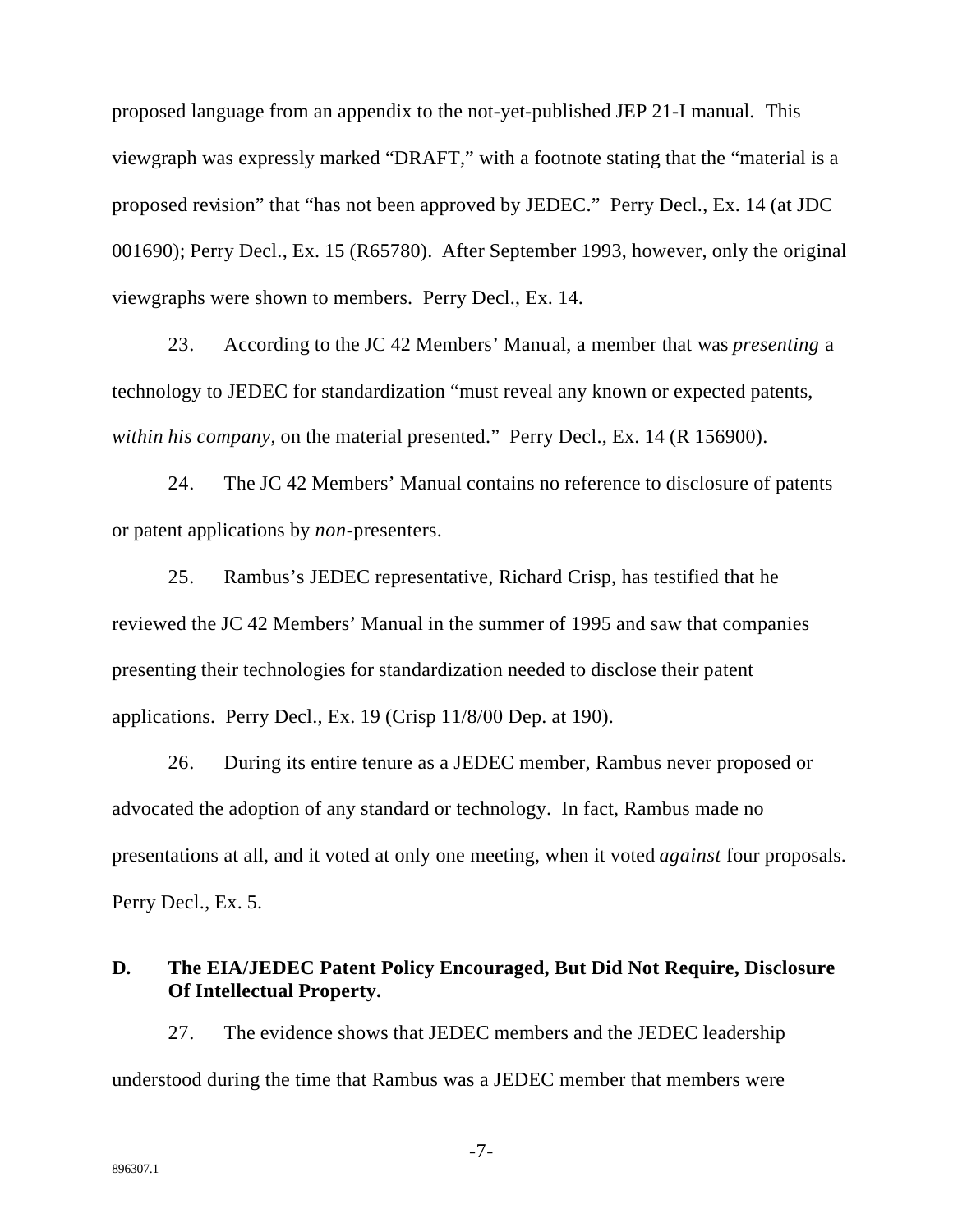*encouraged*, but not *required*, to make a "voluntary" disclosure of their intellectual property in certain circumstances.

28. The evidence also shows that JEDEC members and the JEDEC leadership possessed a wide variety of understandings of the EIA/JEDEC patent policy, and that important JEDEC members treated disclosure as entirely voluntary. For example, IBM informed JEDEC on several occasions, without retribution or rebuke, that it would not disclose its intellectual property position at JEDEC meetings. The minutes of the March 1993 meeting of JEDEC 42.3 state, for example, that "IBM noted that their view has been to ignore [the] patent disclosure rule because their attorneys have advised them that if they do then a listing may be construed as complete." Perry Decl., Ex. 20.

29. In August 1993, IBM again informed the JEDEC leadership that it would not disclose its intellectual property rights, this time in connection with a technology referred to as "BGA." In a memo to JEDEC entitled "BGA Patent/License Rights," IBM's JEDEC representative (and JEDEC 42.3 subcommittee chair) Gordon Kelley stated bluntly that:

> IBM Intellectual Property Law attorneys have informed me that we will not use JEDEC as a forum for discussing this subject. It is the responsibility of the producer to evaluate the subject and to work out the proper use of rights. So, I can not confirm or deny any IPL rights.

Perry Decl., Ex. 21. The JEDEC minutes of December 1993 record yet another representation along these lines by IBM. Perry Decl., Ex. 22.

30. At about the same time, both IBM and Hewlett-Packard announced at a JEDEC meeting that confidentiality concerns prevented them from disclosing the existence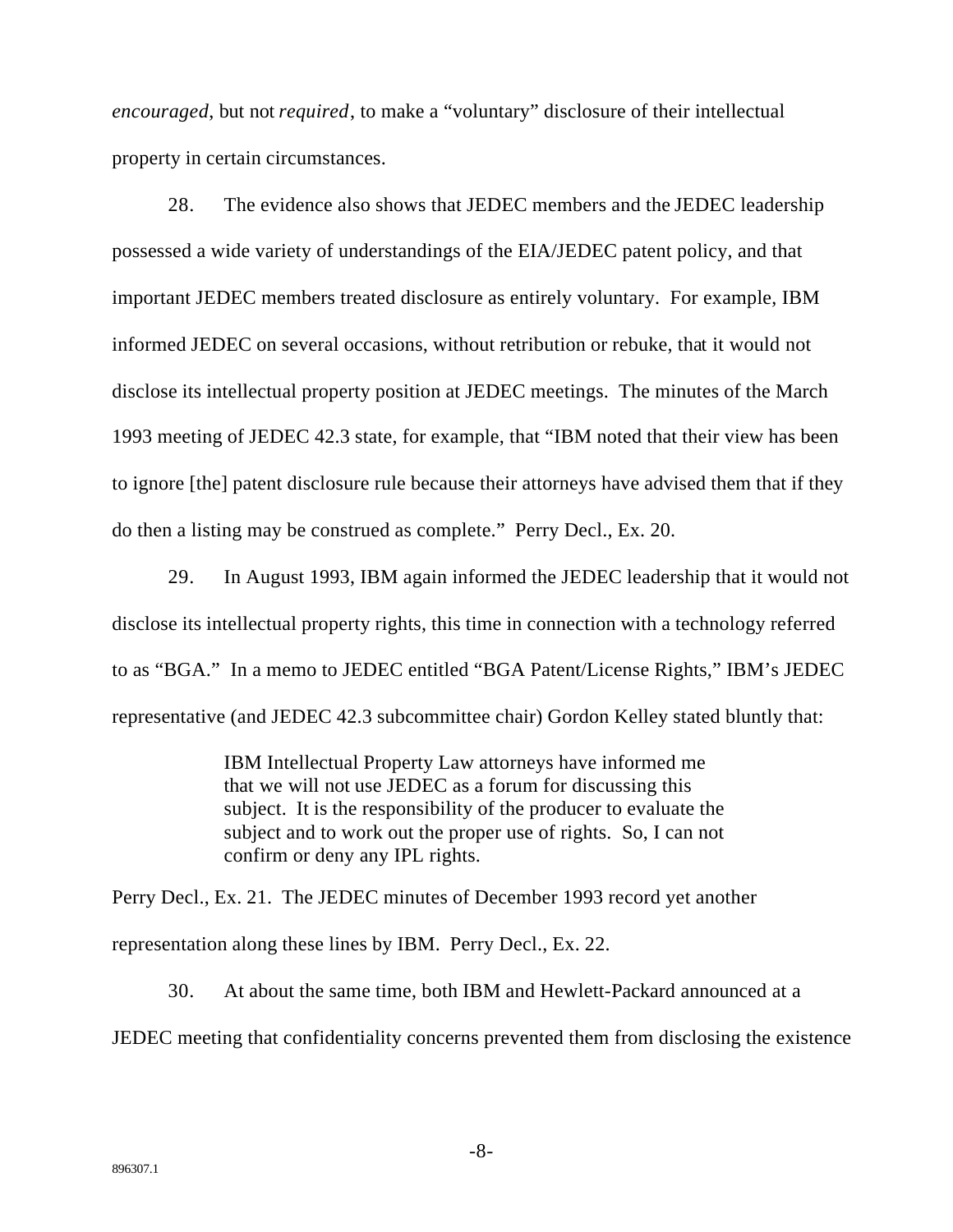of patent applications. Long-time Hewlett-Packard representative (and JEDEC committee

chair) Hans Wiggers, explained what happened:

Q. Do you remember anything that Gordon Kelley ever said about IBM's position with respect to the JEDEC patent policy?

\* \* \*

A. ... Jim Townsend had invited a lawyer from a firm that I don't remember to give us a presentation after the regular session to talk about patents. Okay. That  $is - and I'm - I'm$  not sure whether this all happened the same meeting or not, but there – the following discussions came up there. Gordon Kelley said 'Look. I cannot disclose – my company would not let me disclose all the patents that IBM is working on because, you know, I just can't do that. The only thing we will do is we will follow the JEDEC guidelines and – or rules on whatever and we will make them available.'

> And I piped up at that point and said 'The same is true for HP.'

> > \* \* \*

- Q. Okay. Did Mr. Townsend [the JC 42 committee chairman] have any response when you and Mr. Kelley talked about what your company's positions were?
- A. I think he just took it as I don't know that he had a particular response to that. I think everybody – my impression was that everybody thought that that was a reasonable position to take. We could not even know all the patents that people in our companies were working on. And if we did know it, we certainly were not in a position to divulge that to anybody.

Perry Decl., Ex. 23 (Wiggers 12/18/02 Dep. at 57-58, 60).

31. In March 1994, JEDEC Secretary Kenneth McGhee sent a memorandum to

Jim Townsend, the Chairman of the JEDEC 42 Committee, that stated, in part, that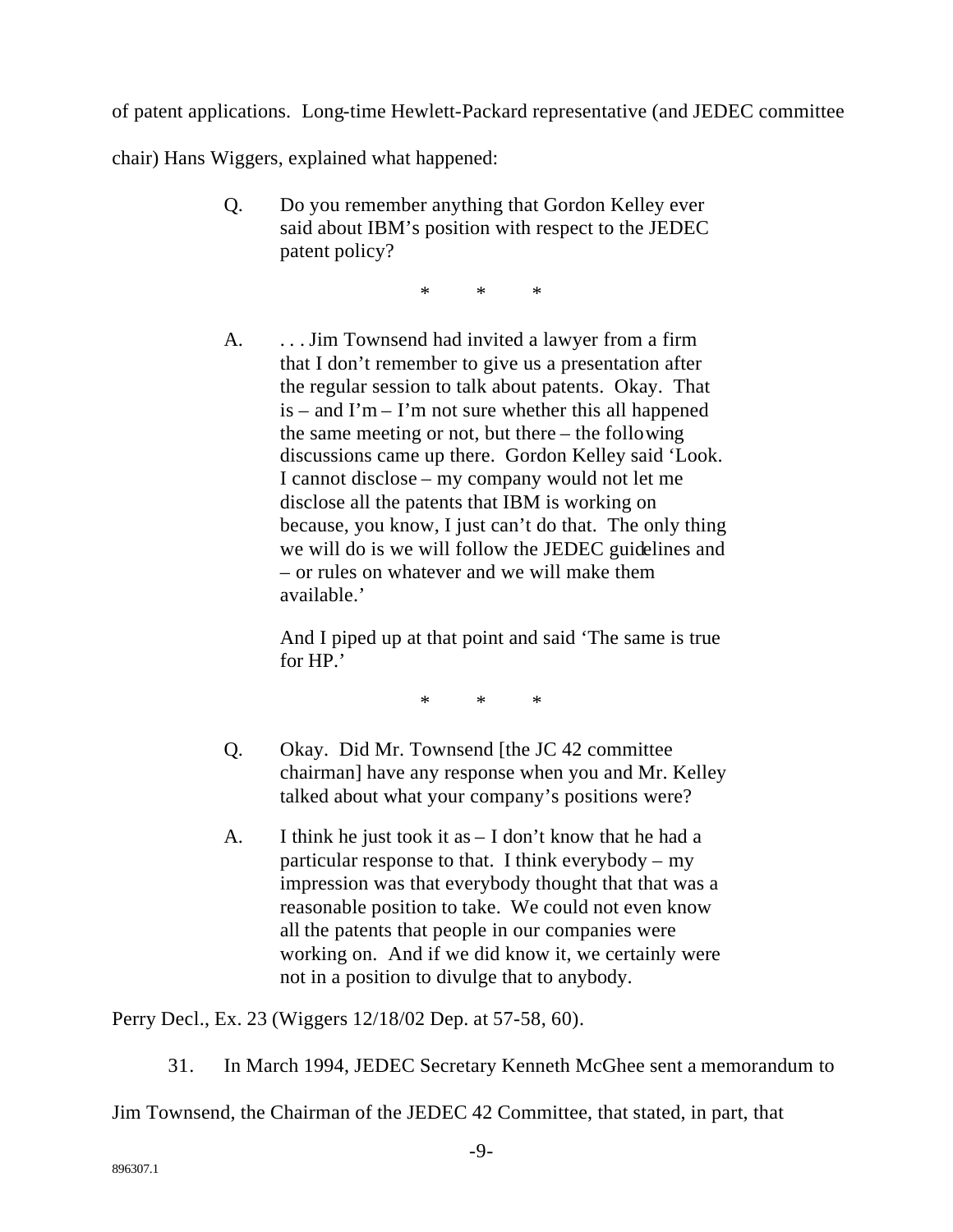JEDEC's legal counsel had said "that he didn't think it was a good idea to require people at JEDEC standards meetings to sign a document assuring anything about their company's patent rights . . . ." Perry Decl., Ex. 26.

32. Mr. McGhee similarly stated in a February 2000 memo that "The JEDEC patent policy concerns items that are known to be patented that are included in JEDEC Standards. Disclosure of patents is a very big issue for Committee members and cannot be required of members at meetings." Perry Decl., Ex. 27. Mr. McGhee also stated that a member that had disclosed a patent application had "gone one step beyond the patent policy," and that JEDEC "encourages this type of activity from any member." *Id.*

33. Motorola's JEDEC representative in the early 1990s, David Chapman, similarly testified that while he understood that "we were expected to disclose granted patents," the disclosure by JEDEC members of patent applications would have "gone beyond" the patent policy and would have involved "company confidential" information. Perry Decl., Ex. 24 (Chapman 1/23/03 Dep. at 20:8-21:13).

34. Rambus itself declined to comment on two separate occasions, in 1992 and 1995, when asked about its intellectual property. Perry Decl., Ex. 25 (Kelley 4/13/01 Dep. at 379-80). On neither occasion did anyone inform Rambus that disclosure was mandatory rather than voluntary.

35. In January 1996, shortly after Rambus had attended its final JEDEC meeting, the EIA provided comments to the FTC with respect to a proposed Consent Order between the FTC and Dell Computer Corporation ("*Dell*").

-10-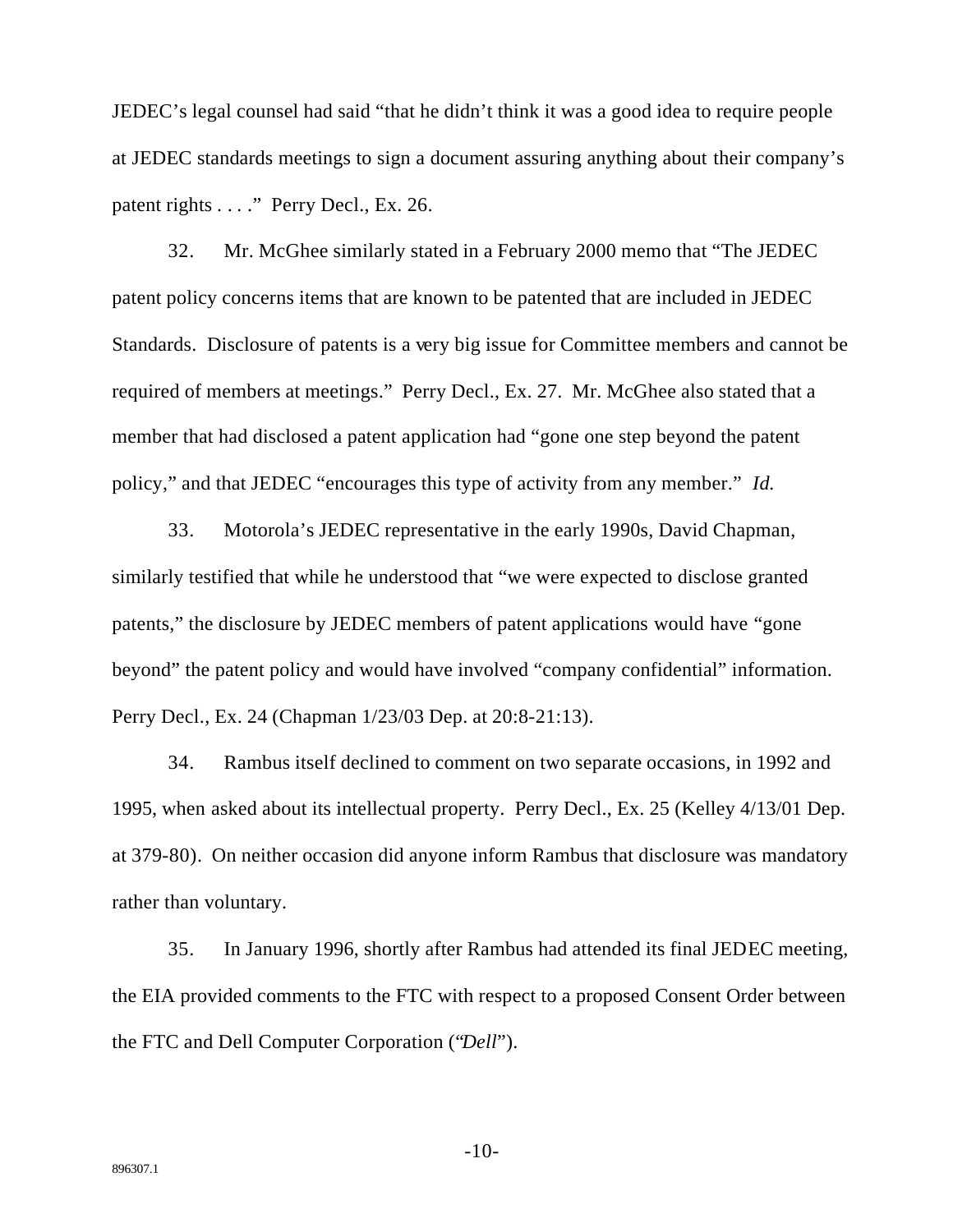36. In that letter, submitted by an EIA Vice President and by its General

Counsel, the EIA stated that it "*encourage[s]* the early, voluntary disclosure of patents that relate to the standards in work." Perry Decl., Ex. 28 (emphasis added).

37. In July 1996, the FTC responded to the EIA's January 1996 letter in a letter signed by FTC Secretary Donald Clark. The letter stated that:

> EIA and TIA, following ANSI procedures, *encourage* the early, voluntary disclosure of patents, but do not *require* a certification by participating companies regarding potentially conflicting patent interests.

Perry Decl., Ex. 29 (emphasis added). The FTC's letter points out that the EIA policy was different from the policy of the standard-setting organization involved in the *Dell* case, where the policy *did* require the disclosure of "potentially conflicting patent interests." *Id.* 

38. There is no evidence that any EIA official ever informed the FTC that its understanding regarding the "voluntary" nature of patent disclosure under the EIA's policies was incorrect.

39. On July 10, 1996, JEDEC Secretary Kenneth McGhee sent a memorandum to all "JEDEC Council Members and Attendees" regarding the FTC's Final Consent Order in the *Dell* case stating in part that:



Perry Decl., Ex. 30 (emphasis added).

#### E. The EIA/JEDEC Patent Policy Only Involved Disclosure of "Essential" Patents.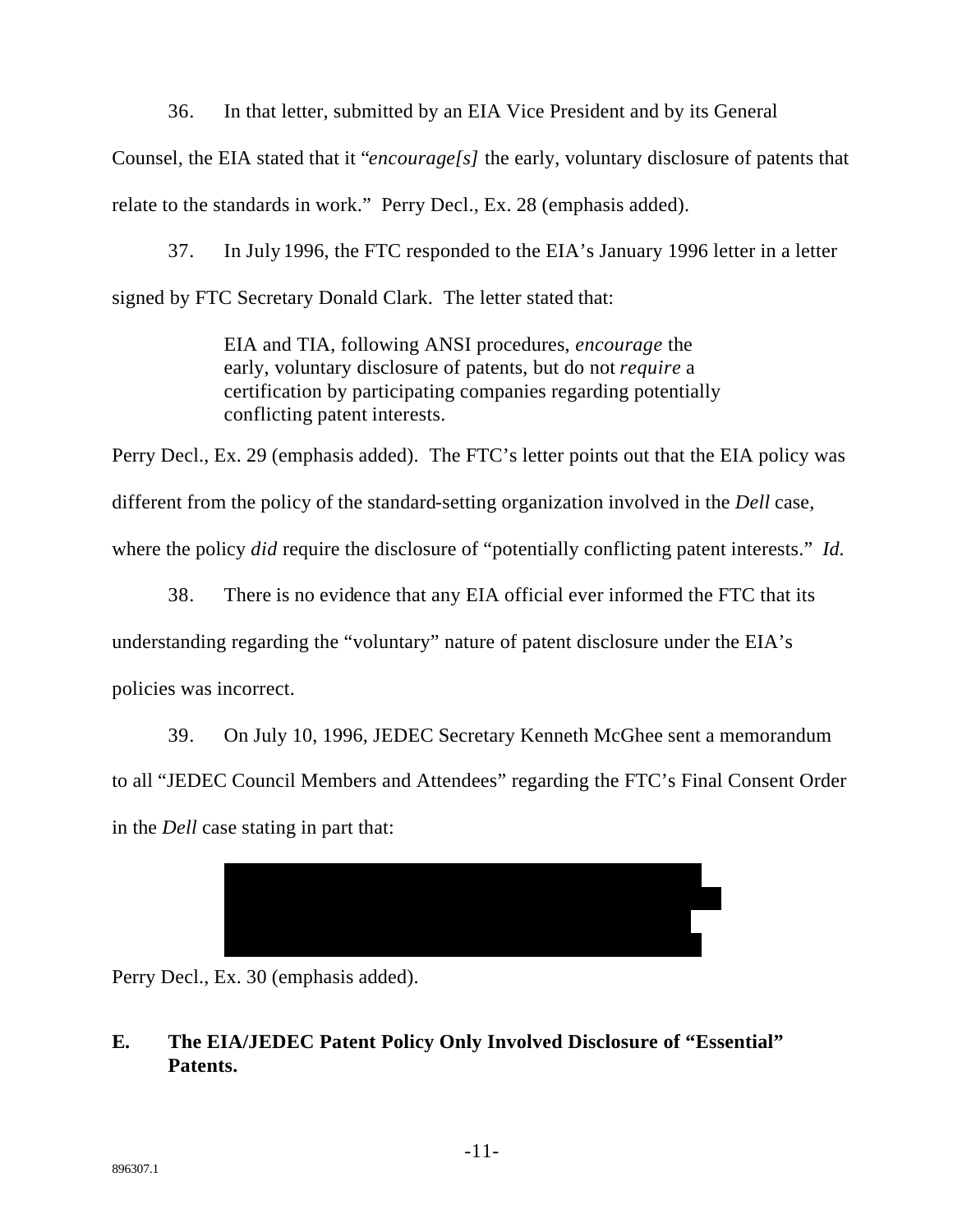40. There is nothing in either the written policies or the actual practices of JEDEC's members to support a duty to disclose any patent or patent application that "relates to" a proposed JEDEC standard, as the Complaint alleges.

41. The language of the EIA/JEDEC policy refers only to standards that "call for *the use* of patented items." Perry Decl., Ex. 12 (§ 8.3) (emphasis added).

42. JEDEC's policy manual JEP 21-I similarly refers only to standards that *"require the use* of patented items." Perry Decl., Ex. 17 (§ 9.3) (emphasis added). And as noted above, Mr. McGhee's July 10, 1996 memo to all JEDEC Council members stated that the EIA encouraged the voluntary disclosure only of "essential" patents.

43. Infineon's JEDEC representative Willi Meyer testified that it was his understanding the disclosure duty applied only to patents "related to the work at JEDEC in the sense that it described features that were *necessary to meet the standard*." Perry Decl., Ex. 31 (Meyer *Infineon* Trial Tr. at 117:12-14) (emphasis added).

44. JEDEC 42.3 subcommittee chairman Gordon Kelley testified that the

Perry Decl., Ex. 16 (Kelley 1/26/01)

Dep. at 73-76, 89-92) (emphasis added).

45. This narrower understanding of the scope of the disclosure duty is consistent with the JEDEC goal of ensuring that standards incorporating patented items or processes can be practiced under reasonable and non-discriminatory license terms.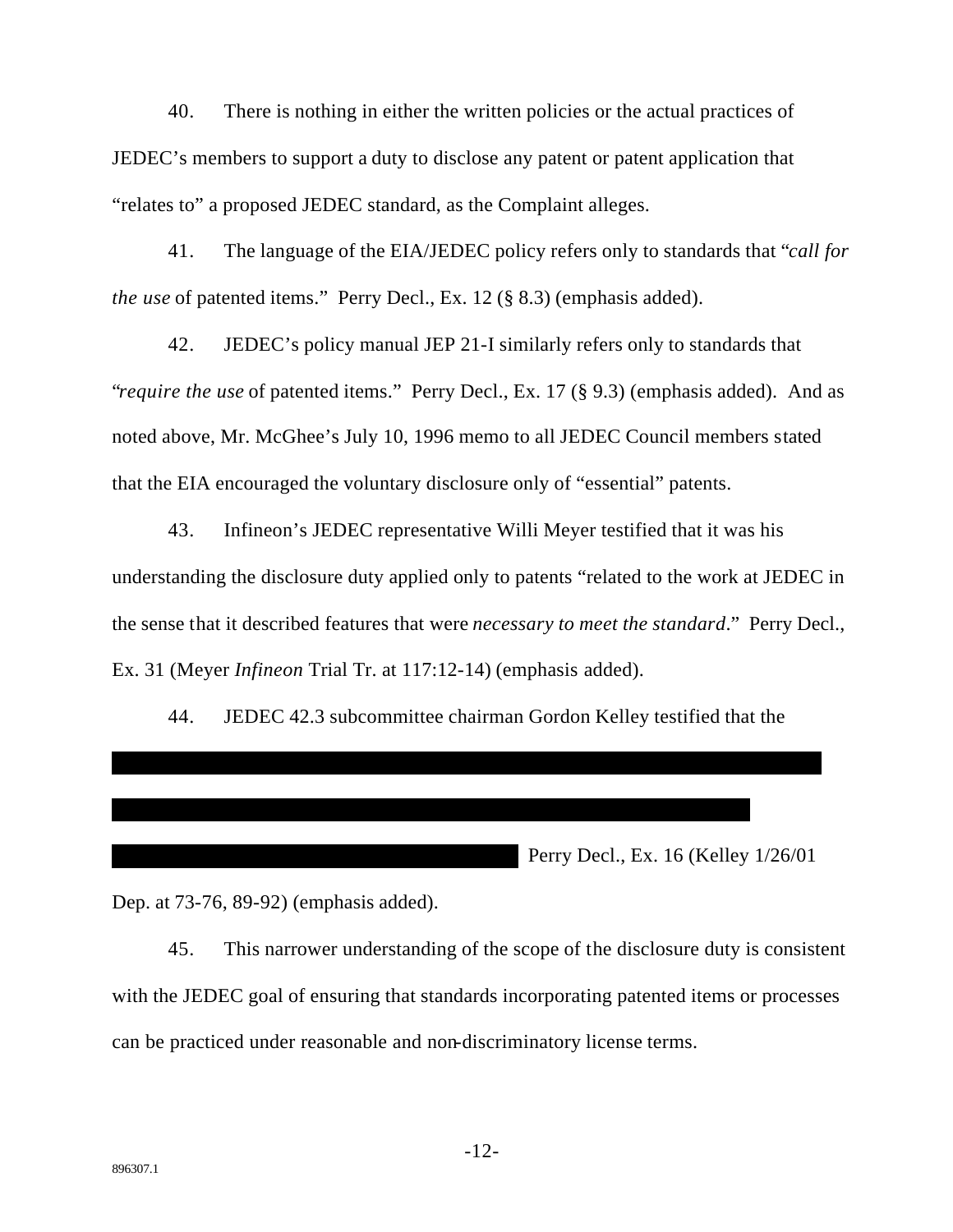46. It is also consistent with the evidence. In particular, while Gordon Kelley testified that "hundreds, if not thousands," of patents related to DRAMs, *see* Perry Decl., Ex. 16 (Kelley 1/26/01 Dep. at 157-60), the JEDEC "patent tracking" list maintained by the JC 42 Committee Chairman listed only 65 patents or patent applications as of 12/95 that were disclosed to JEDEC 42.3 since the tracking list was first created over four years earlier, in September 1991. Perry Decl., Ex. 32. Of the 65 entries, only five state "pending," apparently in reference to a patent application. *Id*.

### **F. Rambus Did Not Lull Any JEDEC Member Into Believing That Rambus Would Not Have Or Would Not Enforce Intellectual Property With Respect To Features Incorporated Within The SDRAM Or DDR SDRAM Standards.**

47. Complaint Counsel allege that Rambus intentionally gave the members of JEDEC 42.3 the "materially false and misleading impression . . . that JEDEC, by incorporating into its SDRAM standards technologies openly discussed and considered during Rambus's tenure in the organization, was not at risk of adopting standards that Rambus could later claim to infringe upon its patents." Complaint at ¶ 71. Complaint Counsel do not, however, allege that Rambus *encouraged* JEDEC to adopt any technologies that utilize Rambus's intellectual property. Complaint Counsel also do not allege that Rambus ever made any affirmative representation that it had no relevant intellectual property. Instead, Complaint Counsel's central claim is that Rambus's "omissions" intentionally lulled JEDEC into adopting standards that utilize Rambus's intellectual property.

48. The uncontroverted evidence demonstrates, however, that JEDEC 42.3 recognized very early that Rambus had sought and might one day assert intellectual

-13-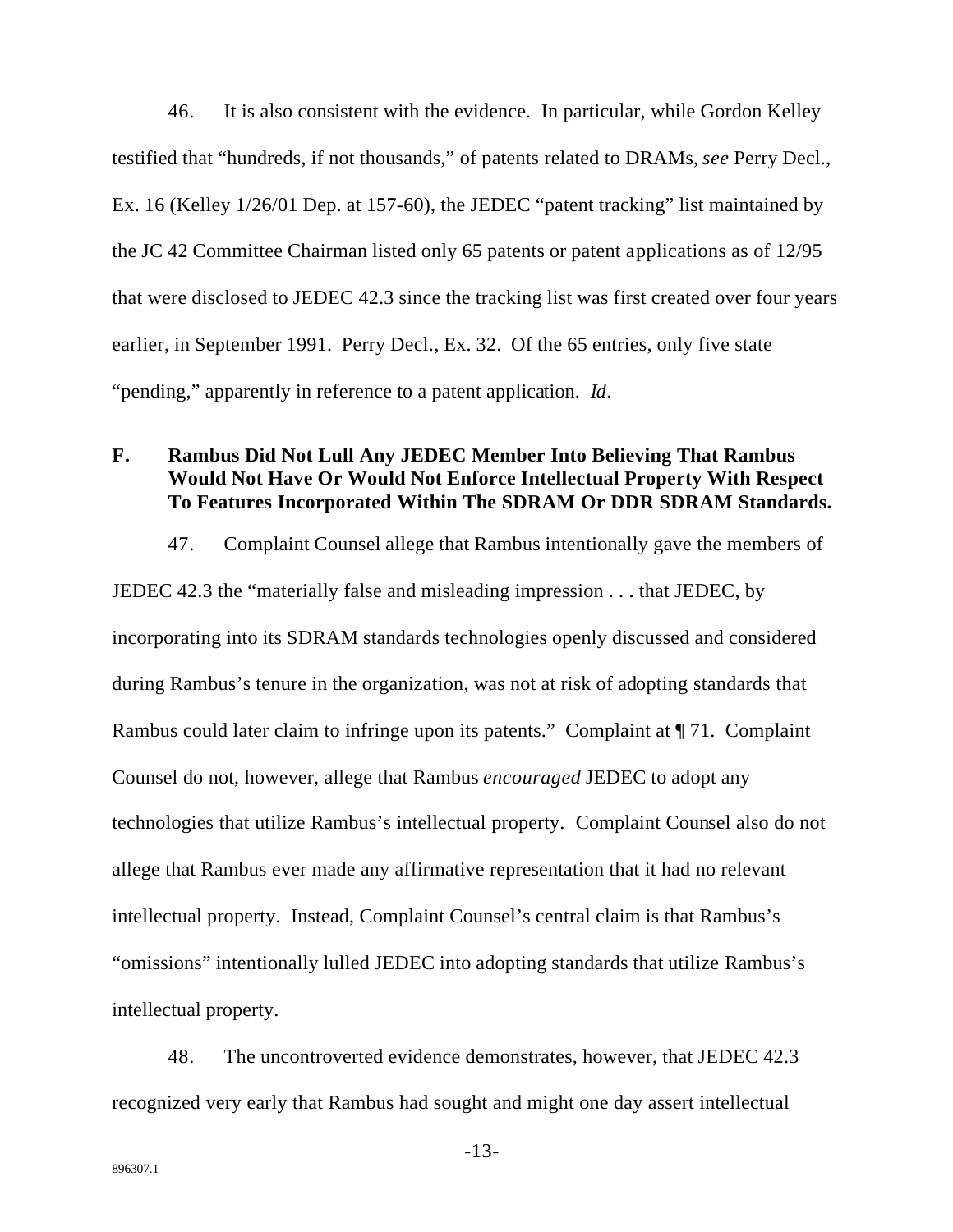property claims over important features contained in the SDRAM and DDR SDRAM standards. The undisputed evidence also shows that JEDEC 42.3 members chose to disregard that risk, in the apparent belief that Rambus would not be able to obtain valid patent rights to the technologies in issue.

49. For example,

Perry Decl., Ex. 37. Samsung's JEDEC representative, Gil Russell, expressed the same view in a September 1992 report of that month's JEDEC meetings:

> NEC revealed several interesting facts regarding their proposal for Synchronous DRAM . . . . NEC has an on-chip clock which requires 20 MA in standby mode. This reinforces our opinion that the NEC proposal is the Rambus device with a synchronous interface. NEC is trying to preserve development  $costs.$

Perry Decl., Ex. 38 (emphasis added).

 $50<sub>1</sub>$ In a similar vein, the JEDEC 42.3 representative of Siemens (now Infineon), Willi Meyer, wrote in April 1992 that "[t] he original idea of SDRAM is based on the fundamental ideas of a simple clock input (IBM toggle pin) and the complex Rambus structure." Perry Decl., Ex. 39 (I 252168) (emphasis added). In April 1992, Meyer wrote that Rambus was demanding royalties from Samsung "because of similarity of SDRAMs" with the architecture of Rambus memories. IBM is therefore seriously considering purchasing a license . . . as a precaution." Perry Decl., Ex. 40.

In May 1992, when Meyer prepared a chart comparing the "pros" and "cons" 51. of SDRAMs and Rambus DRAMs, one of the two "cons" he listed with respect to SDRAMs was that "2-bank sync may fall under Rambus patents." Perry Decl., Ex. 41.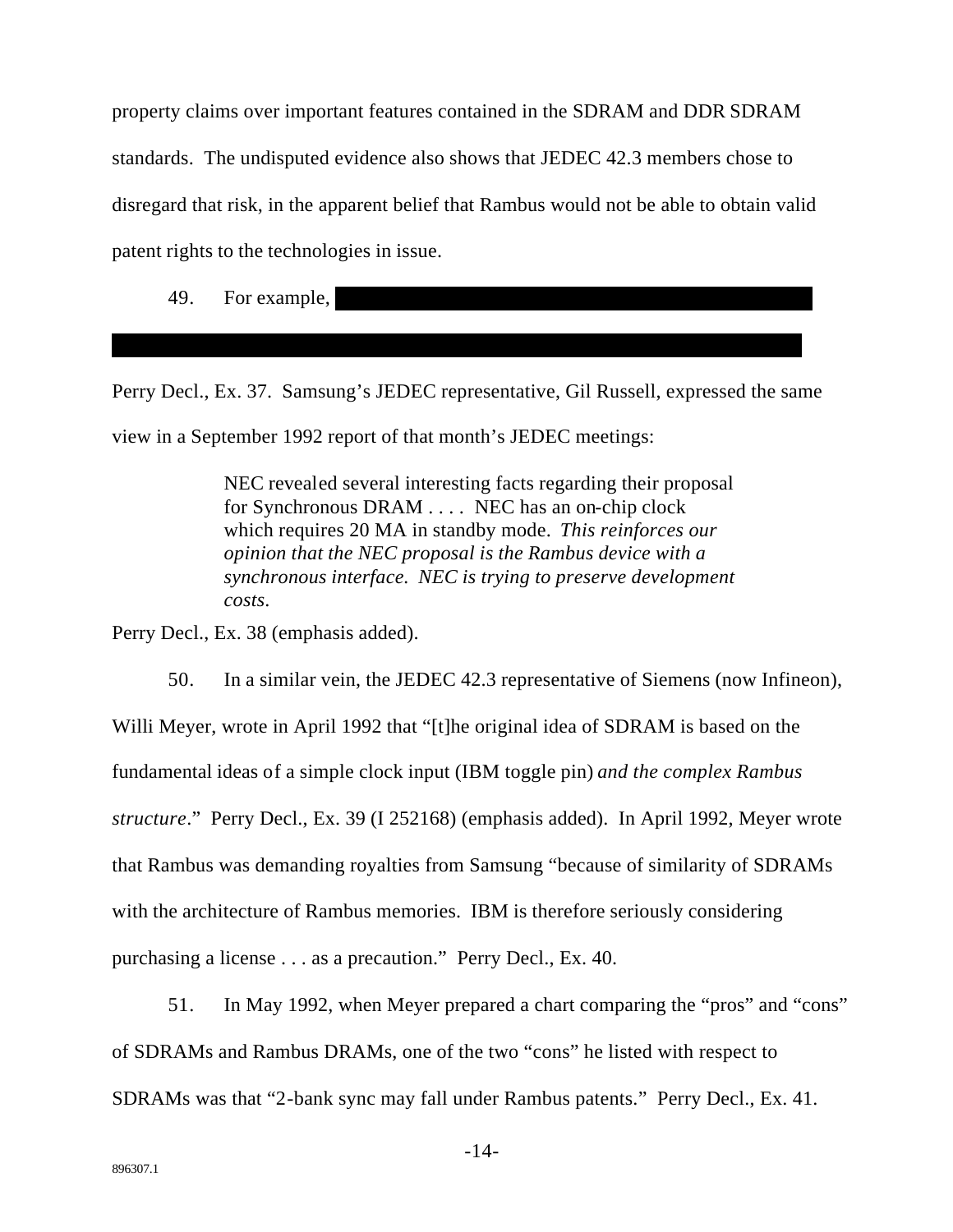On May 6, 1992, JEDEC 42.3 met in New Orleans, Louisiana. Perry Decl., 52. Ex. 14 (JDC 001163). This was Rambus's second meeting as a JEDEC member.

During the meeting, IBM representative Gordon Kelley, who also served as 53. the 42.3 subcommittee chairman, asked Rambus representative Richard Crisp if he would care to comment regarding possible Rambus patent claims with respect to two-bank synchronous DRAM designs. Mr. Crisp declined to comment. Perry Decl., Ex. 25 (Kelley 4/13/01 Dep. at 380); Perry Decl., Ex. 42 (Meyer 4/5/01 Dep. at 947-52); Perry Decl., Ex. 8.



According to one long-time JEDEC representative, Thomas Landgraf, 54.

Perry Decl., Ex. 43 (Landgraf 12/17/02 Dep. at 149-50).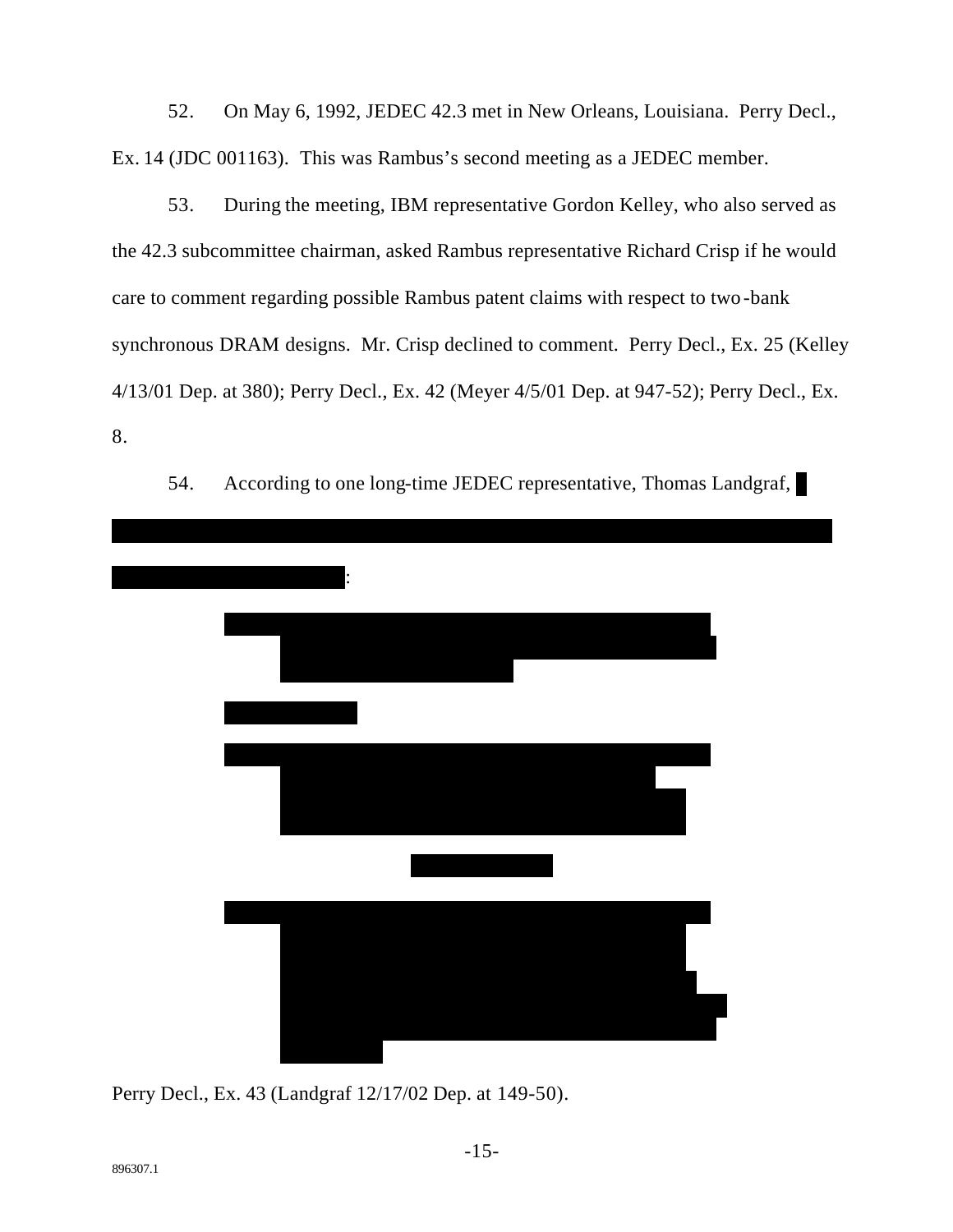55. Another JEDEC representative, who was also a committee chair, Farhad Tabrizi, testified that Mr. Crisp's position was *itself* an open and obvious violation of JEDEC's patent policy:

- Q. And if you asked a representative to comment about his company's patents or patent applications, you expected the representative to give you the information; correct?
- That's right. A.

 $\ast$  $\ast$  $\ast$ 

- [I]f the company refused to provide their position or  $Q<sub>r</sub>$ any information about the patent position, that would be a violation of JEDEC patent policy, as you understood it?
- That's correct.  $A<sub>1</sub>$

Perry Decl., Ex. 44 (Tabrizi 11/20/02 Dep. at 27-28).

56. Other JEDEC participants agree with this conclusion. See, e.g., Perry Decl.,

| Ex. 45 |                                                     |
|--------|-----------------------------------------------------|
|        |                                                     |
|        |                                                     |
|        |                                                     |
|        | Perry Decl., Ex. 48                                 |
|        |                                                     |
|        |                                                     |
|        |                                                     |
|        |                                                     |
|        |                                                     |
|        |                                                     |
|        |                                                     |
|        |                                                     |
|        | In short, if Complaint Counsel is correct about the |

 $-16-$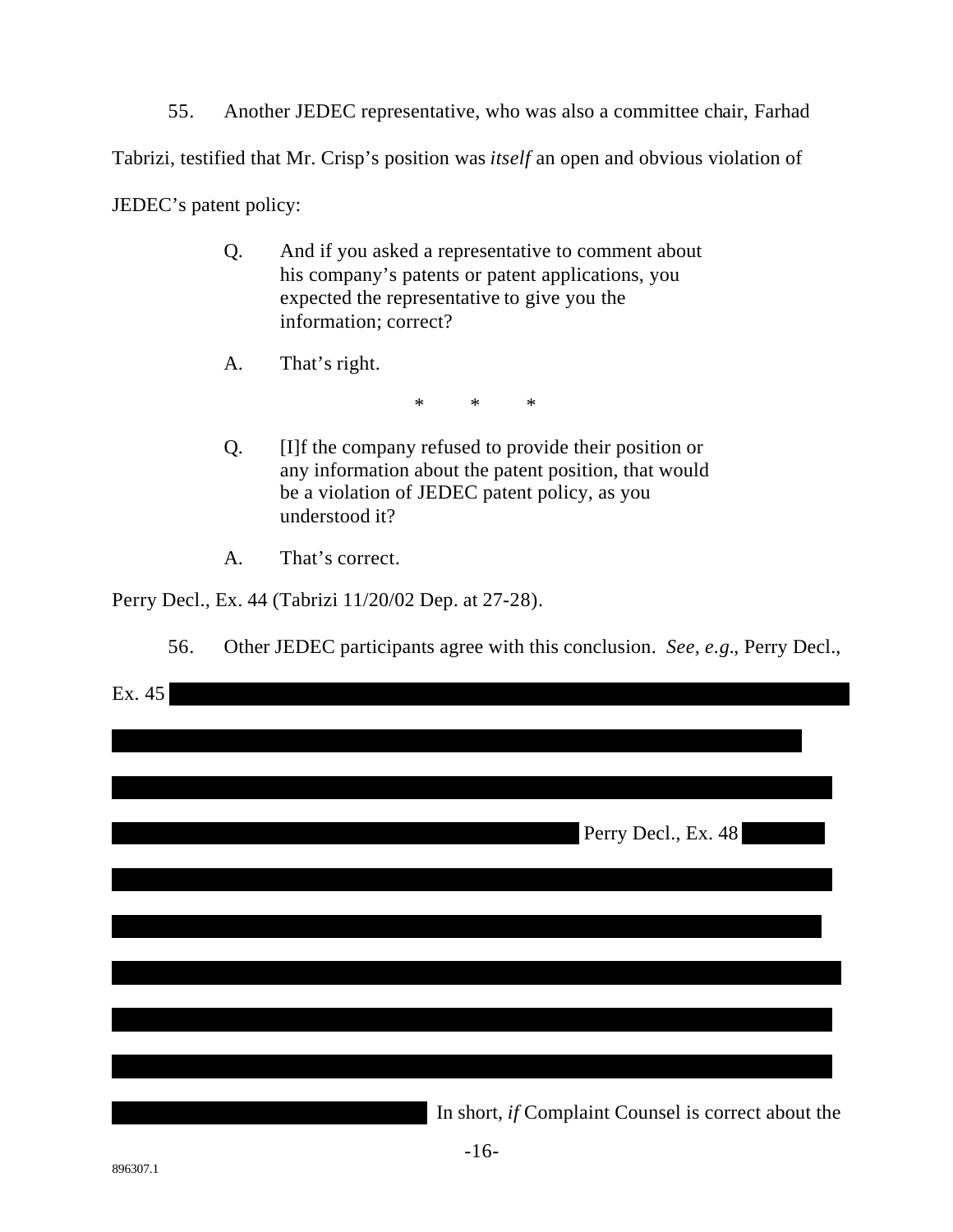disclosure requirements of the patent policy, then Rambus's decision not to respond to inquiries about its intellectual property in May 1992 was a violation of that policy, raised a "red flag" and did nothing to "lull" JEDEC members.

57. It is clear that no one was, in fact, lulled. Roughly one week after the May 1992 meeting, Siemens' JEDEC 42.3 representative Willi Meyer reported that:

Perry Decl., Ex. 46 (emphasis added). It is thus obvious that Siemens' concerns about the "patent situation with Rambus" were not alleviated by Crisp's refusal to comment at the May 1992 meeting.

58. In addition, in June 1992, IBM's Gordon Kelley prepared a chart entitled "COMPARE ALTERNATIVES for Future High Performance, High Volume DRAM Designs." The chart listed "Pros" and "Cons" of Sync DRAMs and Rambus DRAMs; one of the two "cons" listed for Sync DRAMs was "Patent Problems? (Motorola/Rambus)." Perry Decl., Ex. 47.

Mr. Kelley has testified that 59.

. Perry Decl., Ex. 25 (Kelly 4/13/01 Dep. at 374). He has also testified that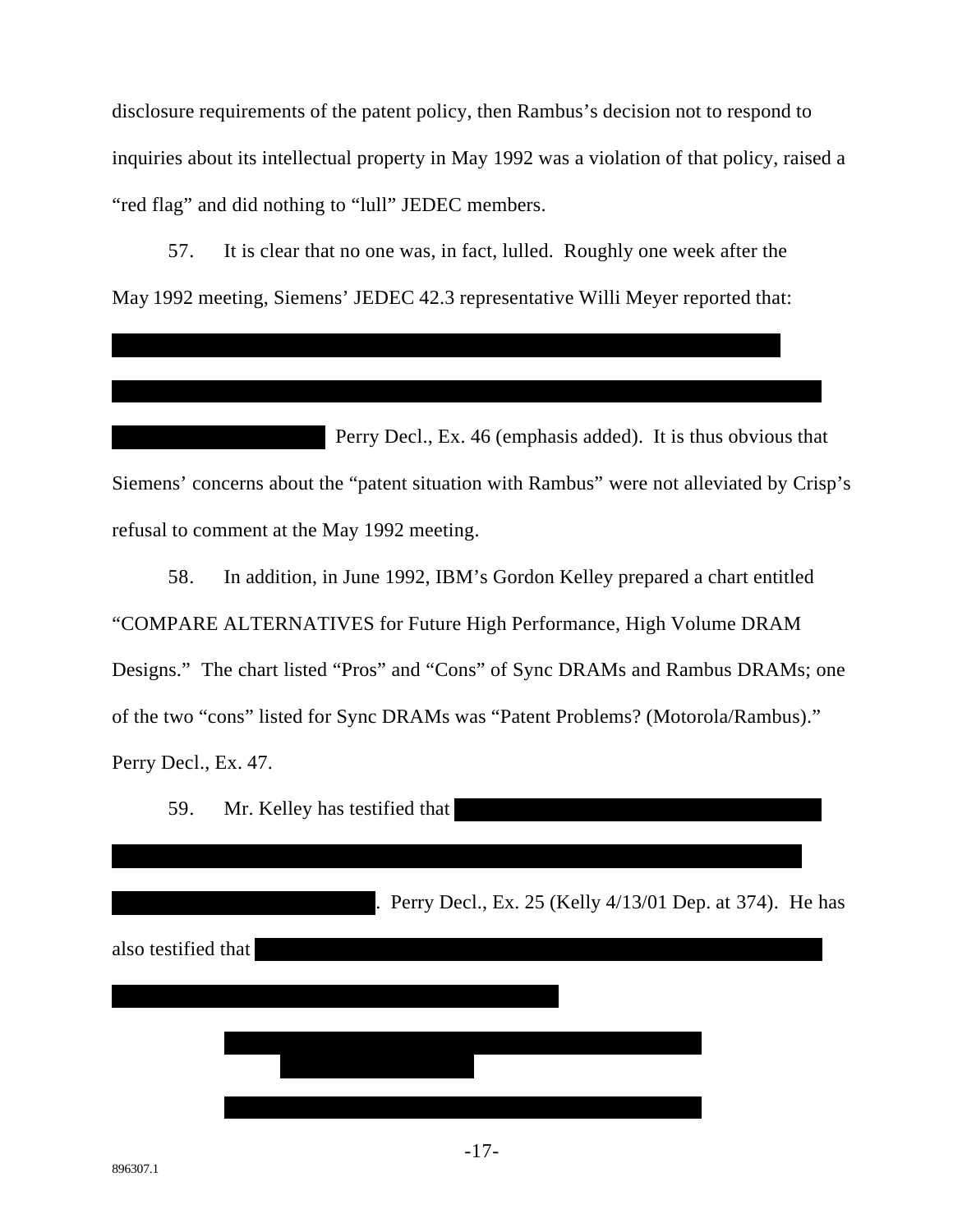

Perry Decl., Ex. 25 (Kelley 4/13/01 Dep. at 374, 379).

Mr. Kelley testified that 60. Perry Decl., Ex. 25 (Kelley

 $4/13/01$  Dep. at 375).

Under the Complaint's description of the JEDEC patent policy, Rambus's 61. position would have been "commonly understood" by all JEDEC members to be an open repudiation of that policy. In any event, Rambus's position led JEDEC 42.3 Chairman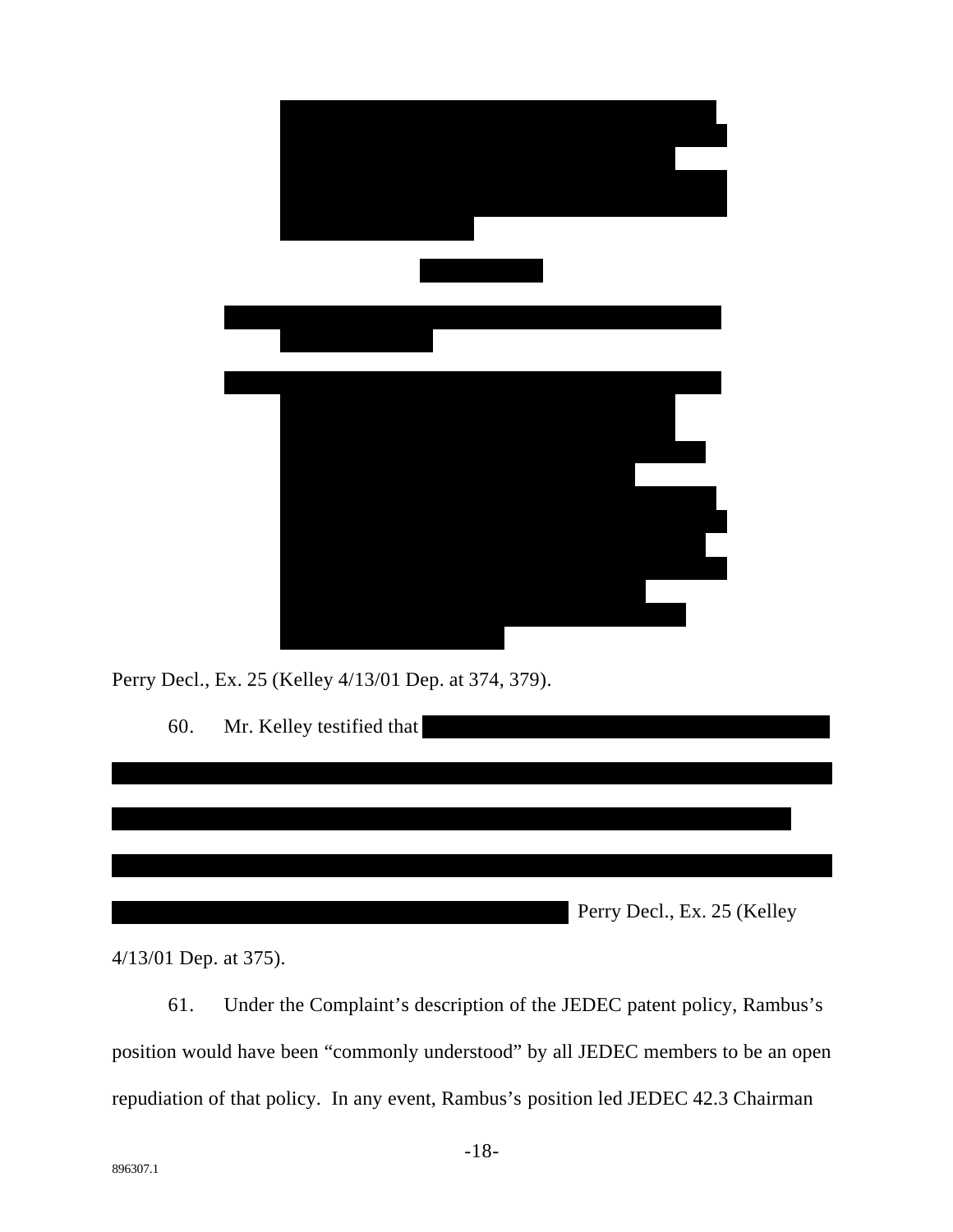Kelley to warn a large group of DRAM engineers that they ought to analyze "potential" patent problems or patents that were held by Motorola and Rambus." Perry Decl., Ex. 25 (Kelley 4/13/01 Dep. at 375).

62. Mr. Kelley also learned at the May 1992 JEDEC meeting that Rambus apparently did *not* agree to the JEDEC policy on licensing and patents. Kelley testified that



Perry Decl., Ex. 25 (Kelley 4/13/01 Dep. at 380).

63. At no time between the May 1992 JEDEC meeting and its withdrawal from JEDEC did Rambus do or say anything to suggest that it had changed the position it had taken at that meeting with respect to patent disclosures and licensing. Chairman Kelley testified that Rambus took the very same position in 1993 or 1994, when Rambus representative Crisp again approached Kelley about making a presentation to JEDEC regarding Rambus's technology:

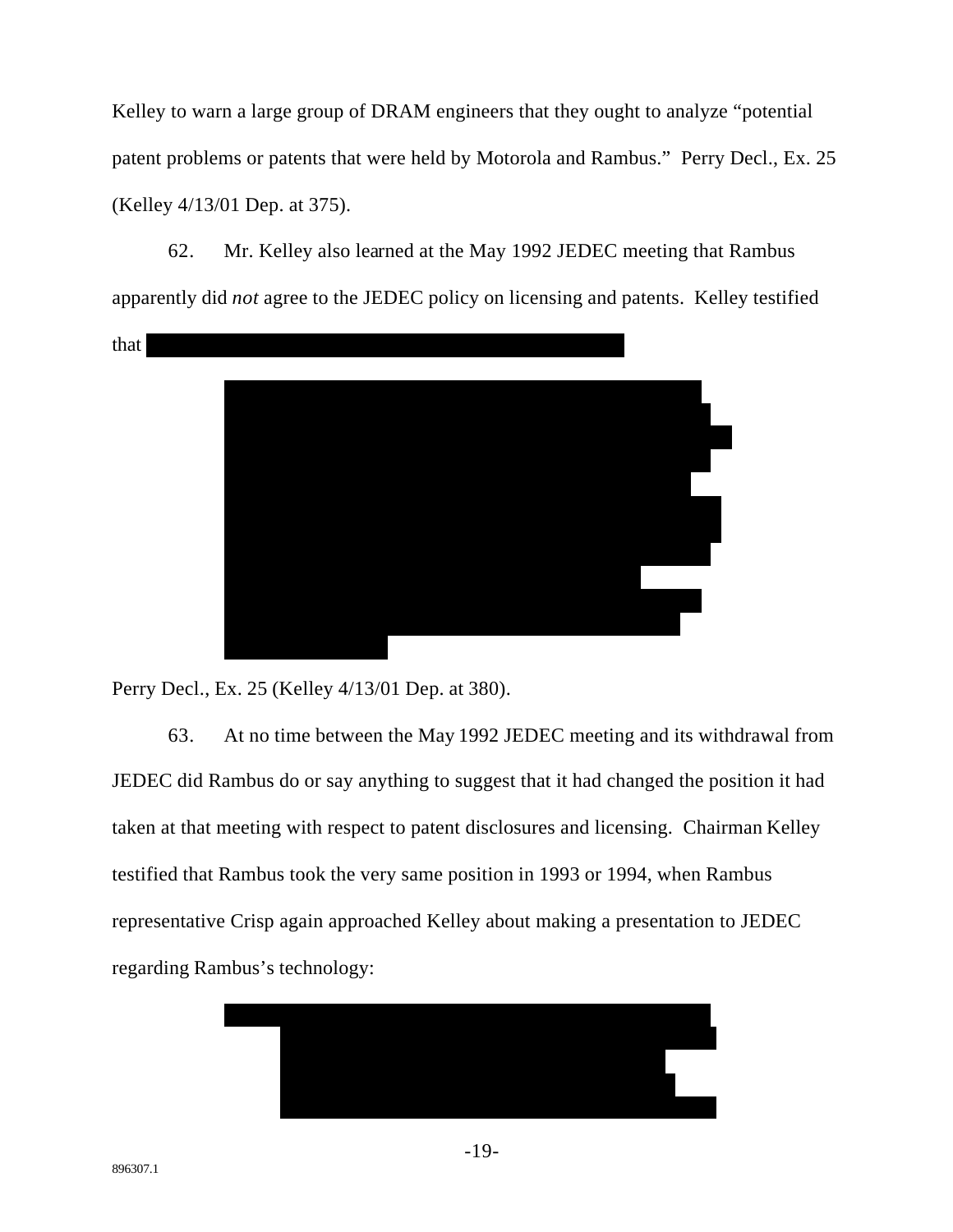Perry Decl., Ex. 4 (Kelley 1/10/03 Dep. at 37).

64. Rambus was again asked, in 1995, to respond to questions about its intellectual property. At the May 24, 1995, JEDEC meeting, presentations were made by several JEDEC members regarding a "next generation" memory technology called "SyncLink." Perry Decl., Ex. 51. Rambus was asked at the meeting to state whether it had patents that related to the SyncLink technology. Perry Decl., Ex. 52.

\*\*\*\*\*\*\*\*\*\*\*\*\*\*\*\*\*\*\*\*\*\*\*\*\*\*\*\*\*\*\*\*\*\*\*\*\*\*\*\*\*\*\*\*\*\*\*\*\*\*\*\*\*\*\*\*\*\*\*\*\*\*\*\*\*\*\*\*\*\*

\*\*\*\*\*\*\*\*\*\*\*\*\*\*\*\*\*\*\*\*\*\*\*\*\*\*\*\*\*\*\*\*\*\*\*\*\*\*\*\*\*\*\*\*\*\*\*\*\*\*\*\*\*\*\*\*\*\*\*\*\*\*\*\*\*\*\*\*\*\*

65. Rambus provided its response at the very next JEDEC meeting, in September 1995, by making the following written statement:

> At this time, Rambus elects to not make a specific comment on our intellectual property position relative to the Synclink proposal. *Our presence or silence at committee meetings does not constitute an endorsement of any proposal under the committee's consideration nor does it make any statement regarding potential infringement of Rambus intellectual property*.

Perry Decl., Ex. 52 (emphasis added). Rambus's statement was also published in full in the official JEDEC minutes of the September 1995 meeting. Perry Decl., Ex. 53.

66. In June 1995, Mr. Crisp sent an e-mail to Hans Wiggers, a longtime JEDEC representative for Hewlett-Packard who had been working on the SyncLink technology. Mr. Crisp told Mr. Wiggers – who was at that time also a member of the JEDEC Council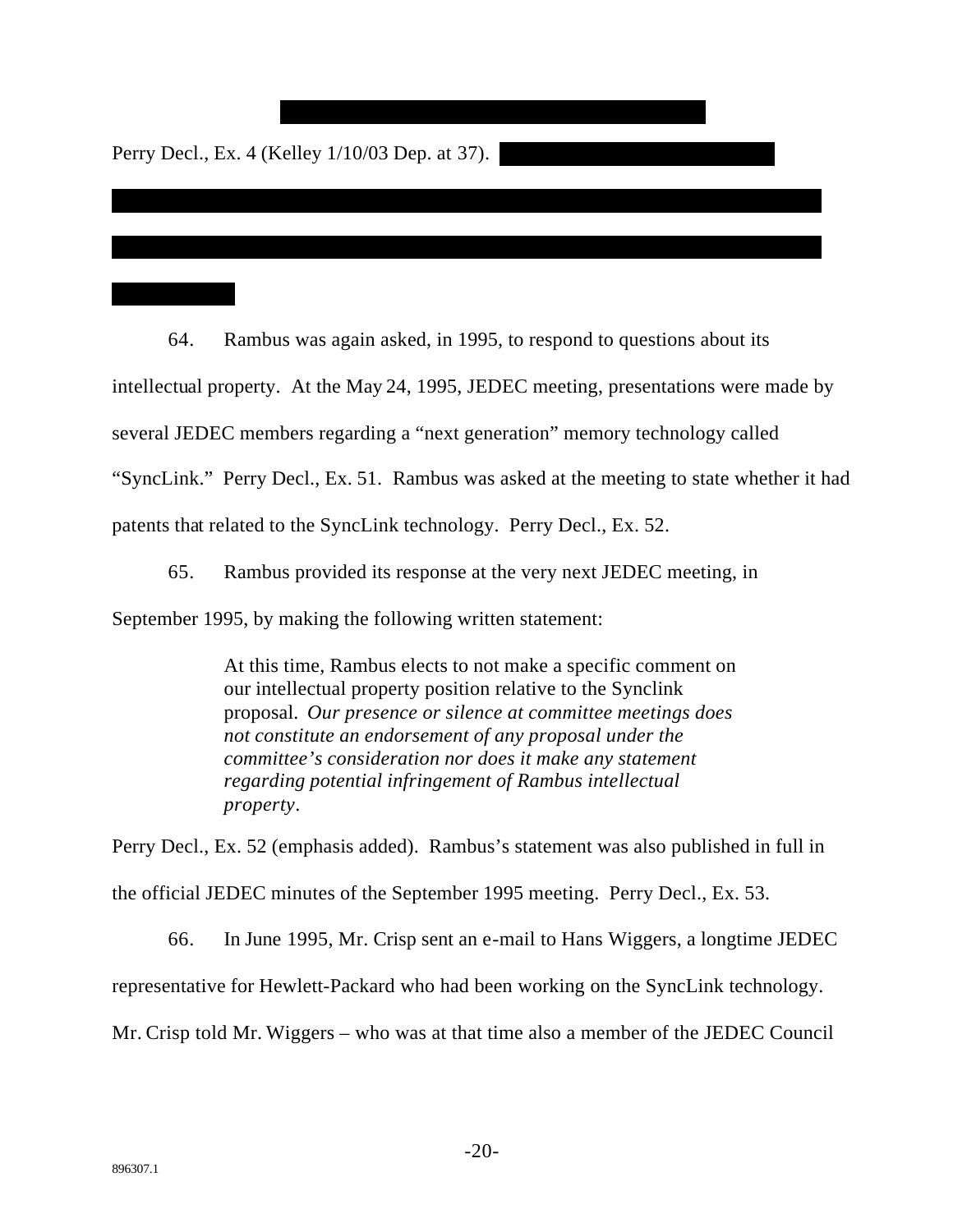(then the governing body of JEDEC) – that SyncLink "has numerous patent issues

associated with it." Perry Decl., Ex. 54 & 55.

67. Mr. Wiggers forwarded Mr. Crisp's comment to, among others, Mr. Kelley, the Chairman of JEDEC 42.3. *Id*. A few days later, on June 13, 1995, Crisp informed Wiggers that:

> [R]egarding patents, I have stated to several persons that my personal opinion is that the Ramlink/SyncLink proposals will have a number of problems with Rambus intellectual property. We were the first out there with high bandwidth, low pincount, DRAMs, our founders were busily at work on their original concept before the first Ramlink meeting was held, and their work was documented, dated and filed properly with the US patent office. Much of what was filed has not yet issued, and I cannot comment on specifics as these filings are confidential. I was asked at the last JEDEC 42.3 meeting to report on our patent coverage relative to SyncLink as proposed at JEDEC 42.3 at the next meeting in Crystal City in September. Our attorneys are currently working on this, so I think I will be in a position to make some sort of official statement at that time and plan to do so. In the meantime, I have nothing else to say to you or the rest of the committee about our patent position. *If you want to search for issued patents held by Rambus, then you may learn something about what we clearly have covered and what we do not. But I must caution you that there is a lot of material that is currently pending and we will not make any comment at all about it until it issues*.

Perry Decl., Ex. 56 (emphasis added); Perry Decl., Ex. 57.

68. In August 1995, Rambus again warned the SyncLink working group that its

work might infringe Rambus's intellectual property. The minutes of the August 21, 1995,

meeting of the SyncLink working group state in part as follows:

Richard Crisp, of RamBus, informed us that in their opinion both RamLink and SyncLink may violate RamBus patents that date back as far as 1989. Others commented that the RamLink work was public early enough to avoid problems, and thus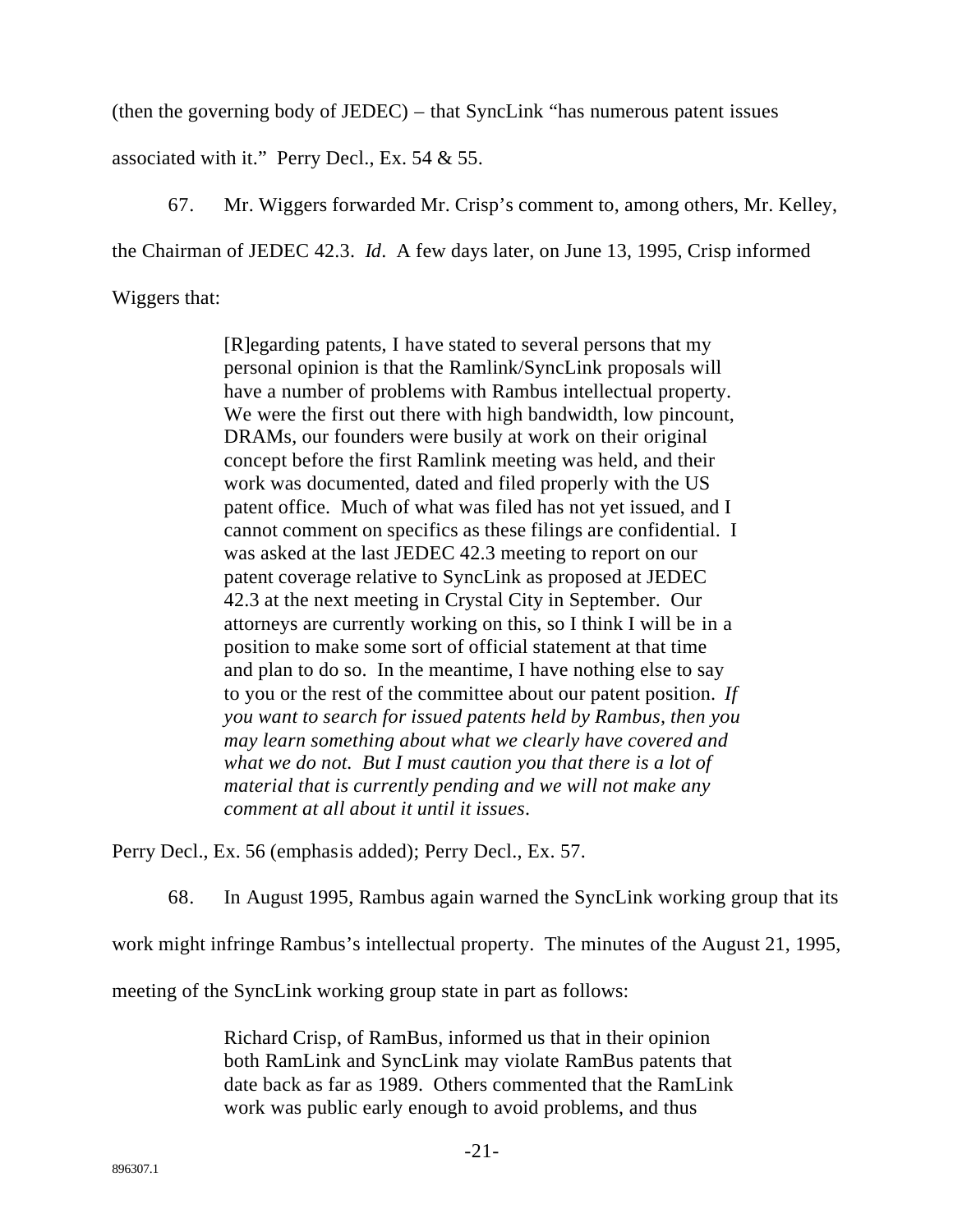might invalidate such patents to the same extent that they appear to be violated. However, the resolution of these questions is not a feasible task for this committee, so it must continue with the technical work at hand.

Perry Decl., Ex. 58.

69. Although this SyncLink meeting was held under the auspices of the IEEE, rather than JEDEC, all of the seven companies represented at the SyncLink meeting were also JEDEC member companies, and at least five of the engineers present at the SyncLink meeting were JEDEC representatives who attended the next JEDEC 42.3 meeting on September 11, 1995. Perry Decl., Ex. 44 (Tabrizi 11/20/02 Dep. at 72-3; Perry Decl., Ex. 58.

70. In that same time period – the fall of 1995 – Rambus CEO Geoff Tate and

Rambus Vice President Allen Roberts held a series of meetings with DRAM

manufacturers in Asia in an effort to convince the manufacturers to become Rambus

licensees.

Perry Decl., Ex. 59; Perry Decl., Ex. 60 (Tate 1/22/03 Dep. at

 $304 - 325$ ).

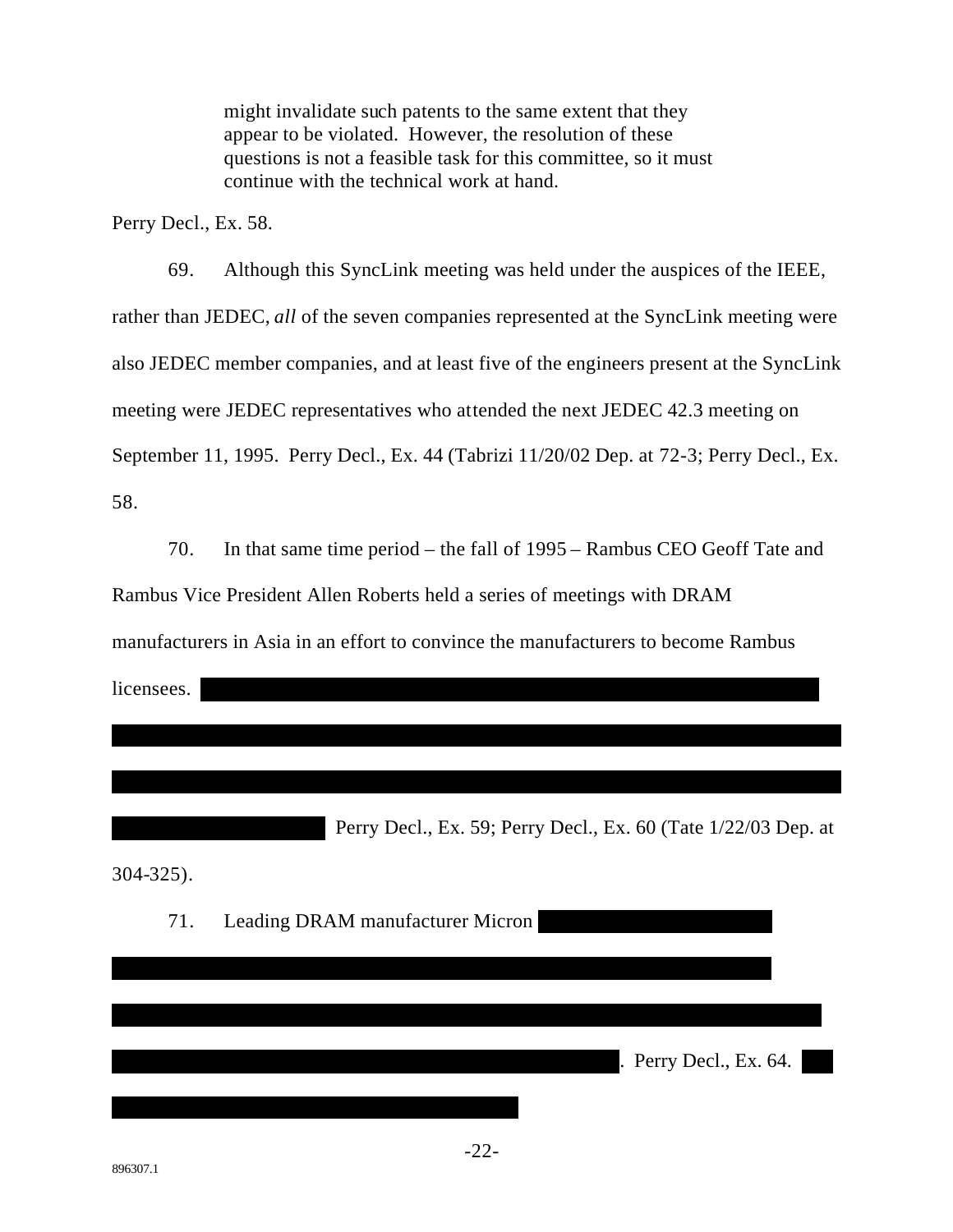

 $Id.$ 

72. In January 1996, Micron's concerns about Rambus's intellectual property were reflected in the minutes of the SyncLink Consortium, which Micron had by then joined:

> Rambus has 16 patents already with more pending. Rambus says their patents may cover our SyncLink approach even though our method came out of early RamLink work. Micron is particularly concerned to avoid the Rambus patents, though all of us share this concern.

Perry Decl., Ex. 65.

73. Others who took a close look at Rambus's intellectual property in this time

period included Dave Gustavson, a SyncLink founder, who reviewed several European

patent applications that Rambus had filed. Perry Decl., Ex. 66 (Gustavson 1/17/03 Dep.

at 32, 40). Mr. Gustavson has testified that he recognized *immediately* upon reviewing the

Rambus patent applications that they had a broad scope that would apply to virtually any

memory device, but that he believed the applications would never be allowed in light of

their breadth:

Well, at that time, as I recall, there were only patent applications available and those were just available for the European applications, and so someone got those, and we looked at them and concluded that it wouldn't be possible to build any kind of device that used electricity and wires that would – you know – there's just no way to work around those if you're going to use electricity and wires. Now, obviously those claims aren't going to be granted, but that was what was in the application  $\dots$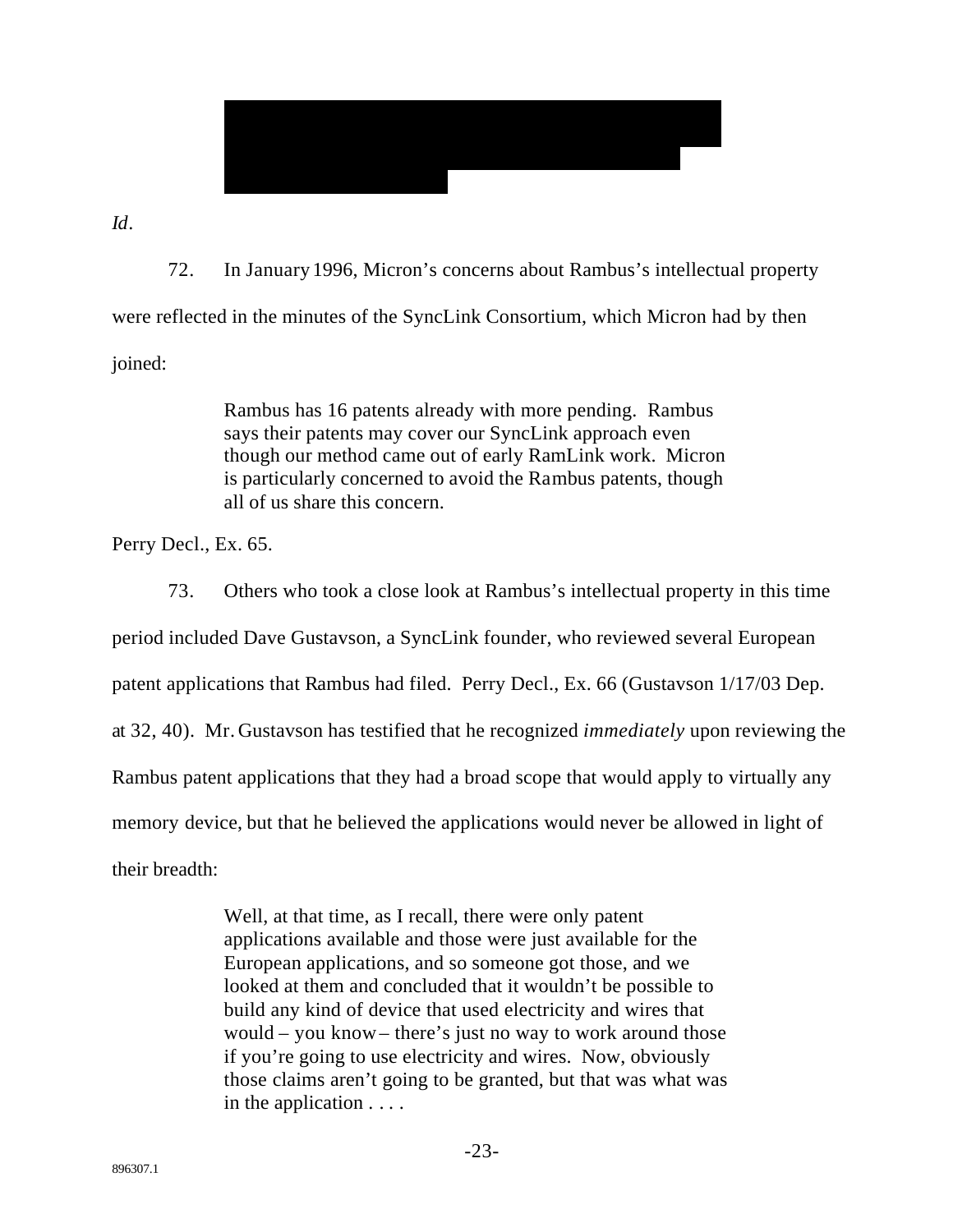$Id.$ 

74. In sum, during the entire time that Rambus was a JEDEC member, JEDEC was well aware of potential patent issues involving Rambus's intellectual property.

#### G. Rambus Did Nothing To Lull JEDEC Members After It Left JEDEC.

75. Rambus did nothing after leaving JEDEC that could have lulled JEDEC

members into believing that these concerns were alleviated.

76. Rambus attended its last JEDEC 42.3 meeting in December 1995. In

| March 1996, |  |  |                      |
|-------------|--|--|----------------------|
|             |  |  |                      |
|             |  |  | Perry Decl., Ex. 67. |
| 77.         |  |  |                      |
|             |  |  |                      |
|             |  |  |                      |
|             |  |  |                      |

78. Rambus's separation from JEDEC was formalized on June 17, 1996, when

Rambus sent a letter to the JEDEC office that stated:

I am writing to inform you that Rambus Inc. is not renewing its membership in JEDEC 42.3.

Recently at JEDEC 42.3 meetings the subject of Rambus patents has been raised. Rambus plans to continue to license its proprietary technology on terms that are consistent with the business plan of Rambus, and those terms may not be consistent with the terms set by standards bodies, including JEDEC 42.3. A number of major companies are already licensees of Rambus technology. We trust that you will understand that Rambus reserves all rights regarding its intellectual property. Rambus does, however, encourage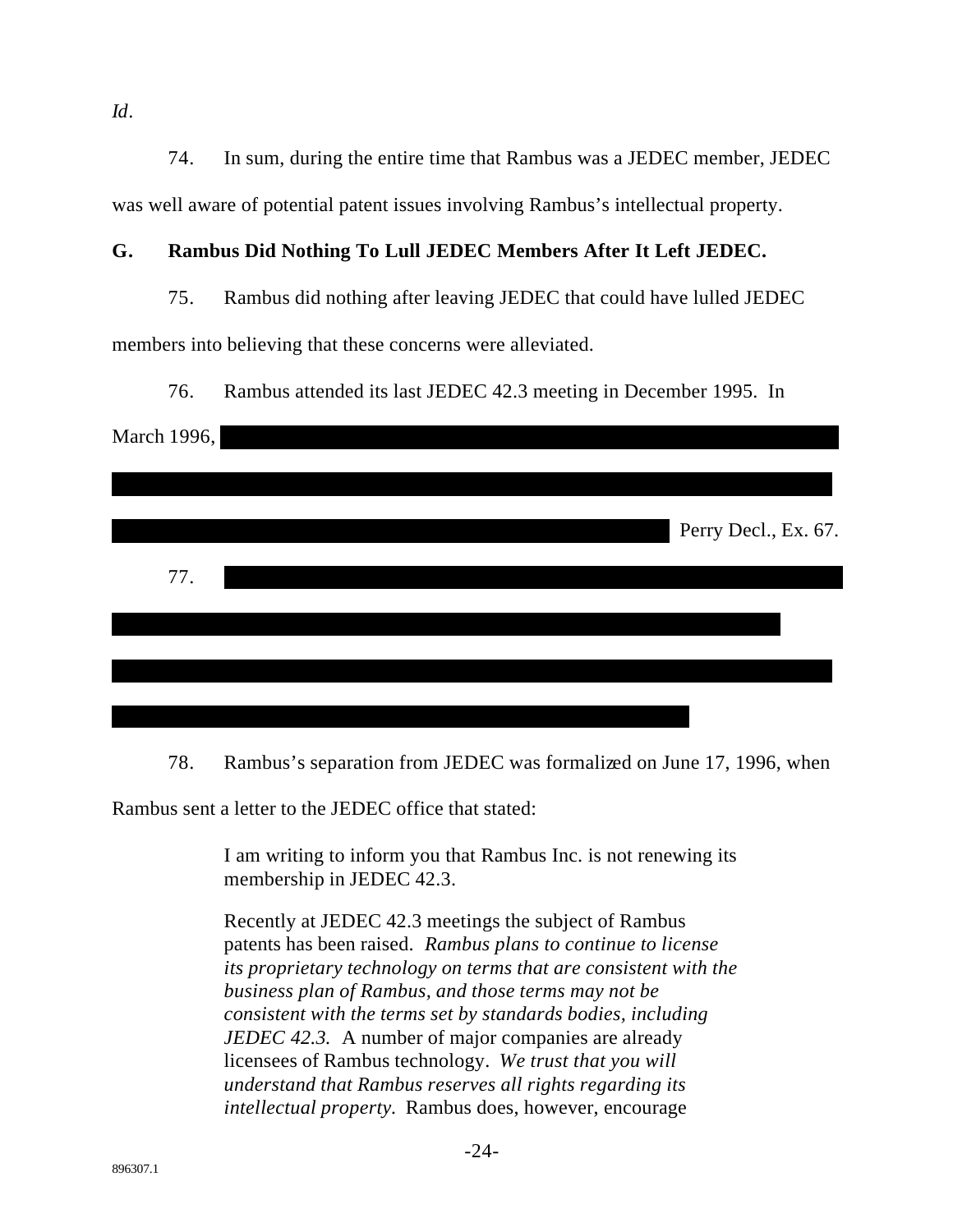companies to contact Dave Mooring of Rambus to discuss licensing terms and to sign up as licensees.

To the extent that anyone is interested in the patents of Rambus, I have enclosed a list of Rambus U.S. and foreign patents. *Rambus has also applied for a number of additional patents in order to protect Rambus technology.*

Perry Decl., Ex. 3 (emphases added).

79. Several JEDEC 42.3 representatives have testified that they understood from Rambus's June 1996 letter, and its reservation of "all rights," that Rambus did not intend to comply with JEDEC's patent policies. For example, the current Chairman of the JEDEC Board of Directors, Desi Rhoden, testified that he recalls the letter said "that [Rambus] did not agree with, nor intend to follow, JEDEC patent policy . . . ." Perry Decl., Ex. 68 (Rhoden 1/24/03 Dep. at 33).

80. Similarly, Mr. Tabrizi, a long-time JEDEC representative and committee chair, testified that he understood from Rambus's withdrawal letter that Rambus refused to "follow the rules" and that "from that point on [he] understood that Rambus was not agreeing to abide by JEDEC's patent policies." Perry Decl., Ex. 69 (Tabrizi 3/12/01 Dep. at 328-29).

81. This same sentiment appears in the official JEDEC minutes of the March 1997 meeting, which state that Rambus had "told JEDEC 42.3 that they do not intend to comply with JEDEC 42.3 patent policies." Perry Decl., Ex. 70. As Mr. Wiggers explained, by March 1997, the members of JEDEC 42.3 "all knew that Rambus was trying to license their intellectual property for a fee, and for royalties, and they had no intention

-25-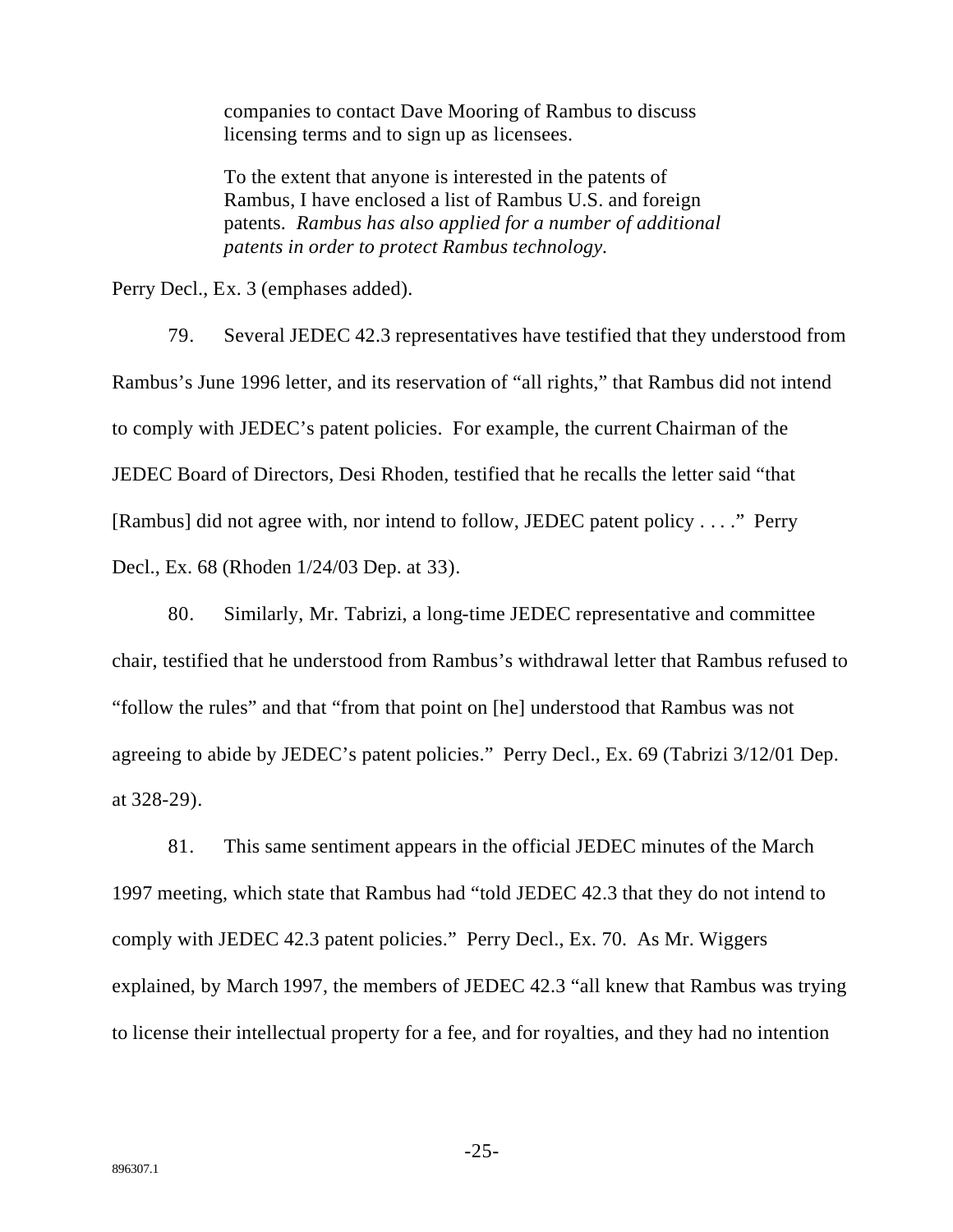of complying with the JEDEC 42.3 patent policy." Perry Decl., Ex. 23 (Wiggers 12/18/02) Dep. at 159:19-22).

82. In a March 1998 e-mail by IBM representative Gordon Kelley,



Perry Decl., Ex. 71.

Mr. Kelley explained these views at his deposition: 83.

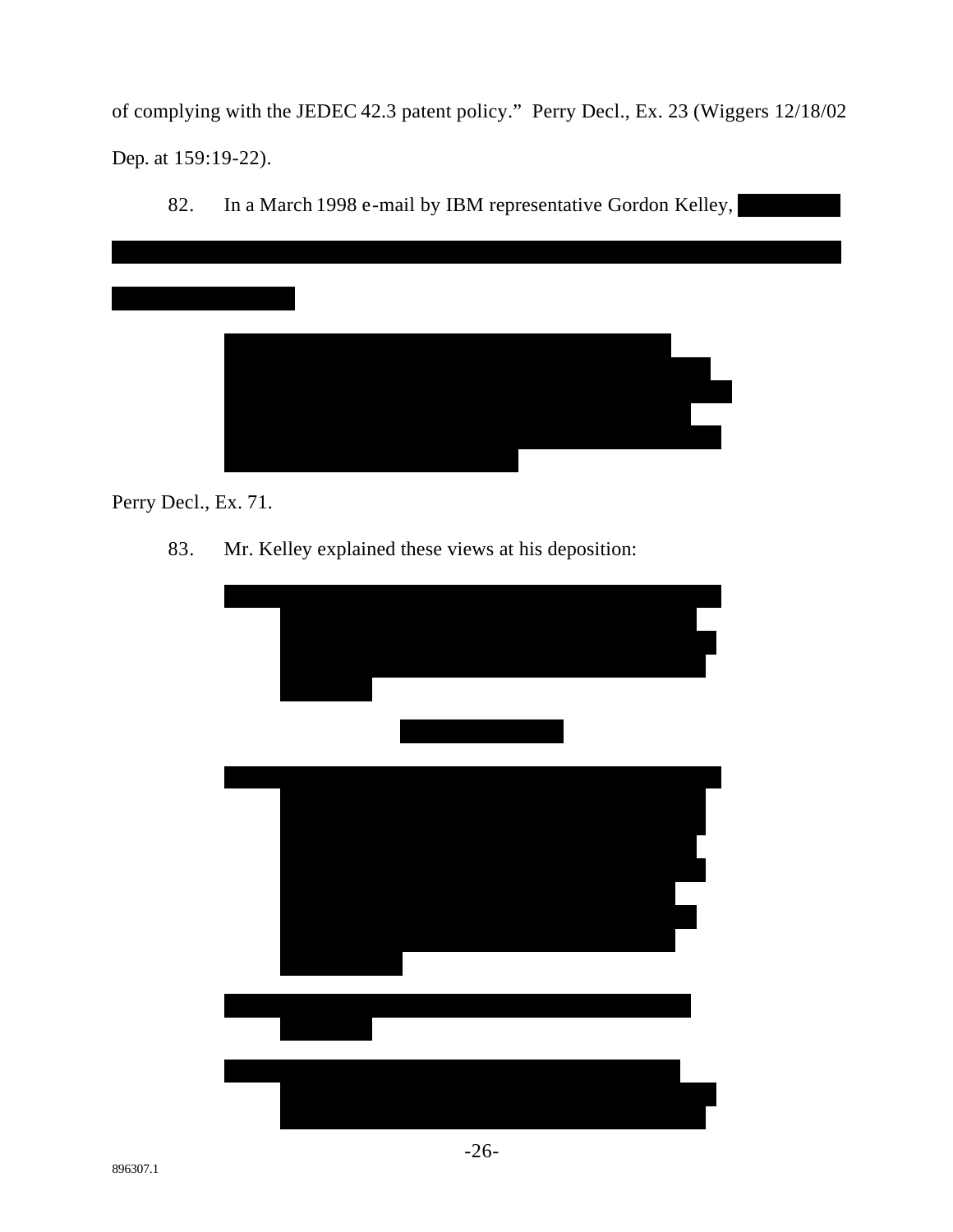Perry Decl., Ex. 4 (Kelley 1/10/03 Dep. at 137-8).



Mr. Wiggers explained his reference in his deposition:

- $O<sub>r</sub>$ Why would you refer to Rambus as the dark side?
- $A_{1}$ Well, because Rambus was trying to stifle the whole open standardization process and trying to do a grab for controlling the whole memory business.

Perry Decl., Ex. 23 (Wiggers 12/18/02 Dep. at 174).

85. The minutes of the March 1997 JEDEC meeting also reflect that during a

presentation regarding an NEC proposal involving DDR SDRAM, a representative stated

that "[s]ome on the committee felt that Rambus had a patent on that type of clock design."

Perry Decl., Ex. 70. The minutes then state that "[o] there felt that the concept predated

Rambus by decades."

86. Hewlett-Packard's JEDEC representative, Hans Wiggers, explained that at the March 1997 meeting, after someone stated that the idea of using double data rate in a memory device had been around for decades, the discussion of Rambus's intellectual property at the meeting essentially ended. Perry Decl., Ex. 23 (Wiggers 12/18/02 Dep. at 159).

87. Mr. Wiggers himself felt strongly that Rambus's use of both clock edges in a memory device was nothing new:

 $-27-$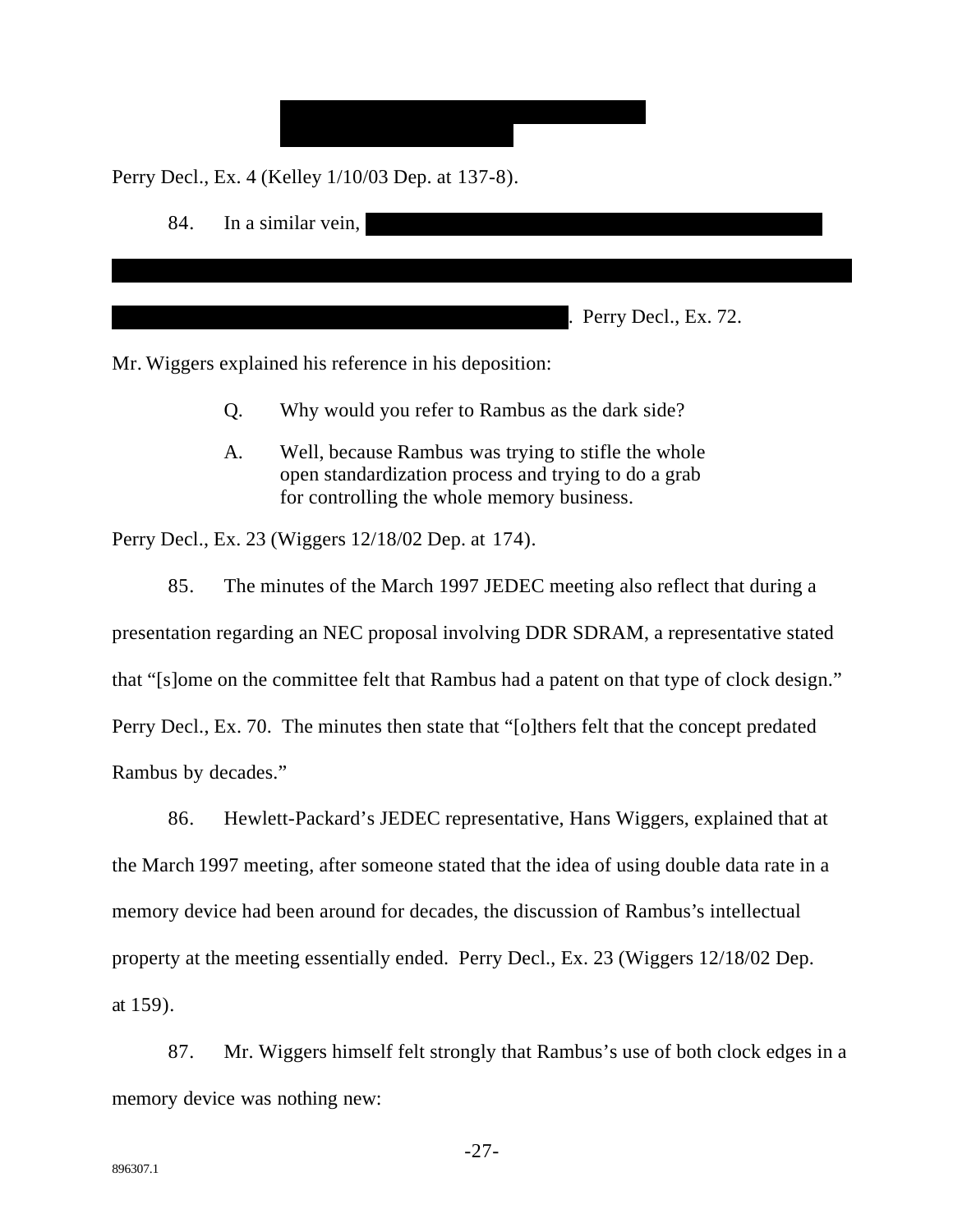- Q. When did you first learn that Rambus was using both the rising edge and the falling edge of the clock in a memory nodule?
- $A<sub>1</sub>$ I don't know. I think . . . it was probably one of the first things I learned about Rambus.
- And at the time you learned that, did you think that Q. was something new?
- Absolutely not . . . [T] he idea of sending data on both A. platforms was something already used in SDRAM, it was something we used in scalable coherent interface, SCI.... So it was my feeling that Rambus had got the idea from that standards committee and was taking it as their property.

| 88. |  |  |
|-----|--|--|
|     |  |  |
|     |  |  |
|     |  |  |
|     |  |  |
|     |  |  |
|     |  |  |
|     |  |  |
|     |  |  |
|     |  |  |

 $Id.$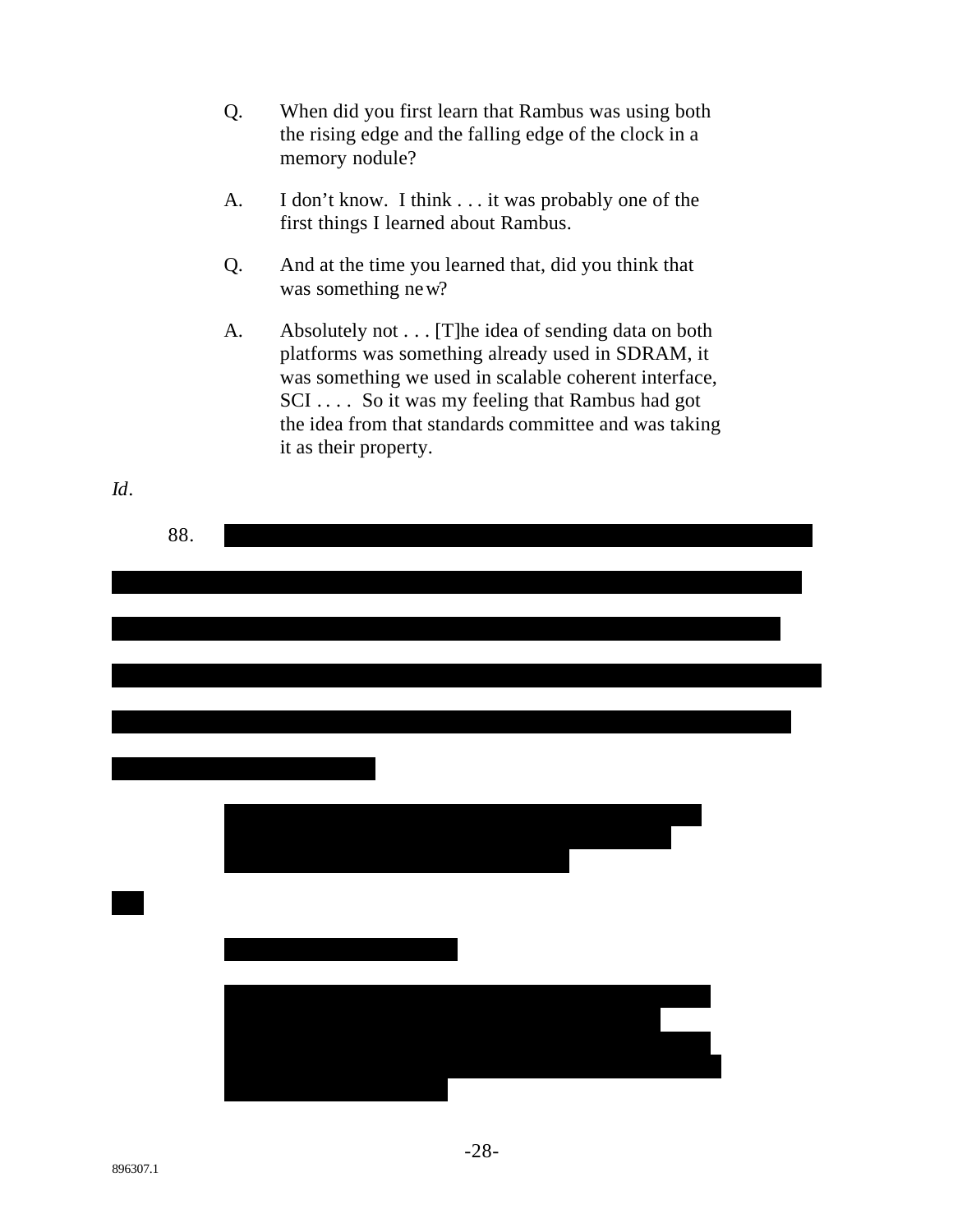89. In sum, Rambus did nothing that would have conveyed that it believed it had no intellectual property rights reading on the contemplated standards, nor that it intended to acquiesce to the unlicensed use of its proprietary technologies.

#### **H. Rambus Had No Duty of Disclosure With Respect To The DDR SDRAM Standard, Because The Undisputed Evidence Shows That The Development Of That Standard Did Not Begin Until After Rambus Left JEDEC.**

90. The Complaint alleges that Rambus has obtained or attempted to obtain monopoly power in four technology markets: the markets for (1) programmable CAS latency (identified in the Complaint as the "latency technology market"); (2) programmable burst length (the "burst length technology market"); (3) on-chip DLL (the "clock synchronization technology market"); and (4) dual-edge clock (the "data acceleration technology market"). Complaint at 28-29, ¶ 113. The Complaint also alleges a fifth product market comprised of all four technologies combined. *Id*. at 29, ¶ 114.

91. The SDRAM incorporates the first two technologies alleged in the Complaint (programmable CAS latency and programmable burst length), but does not require the use of either on-chip DLL or dual-edge clock technology. The DDR SDRAM standard also incorporates programmable CAS latency and programmable burst length. The DDR SDRAM standard differs from its predecessor, however, in that it also requires the use of on-chip DLL and dual-edge clock technology as well.

92. The DDR SDRAM standard was adopted by JEDEC 42.3 in August 1999 and published in June 2000. Perry Decl., Ex. 74.

-29-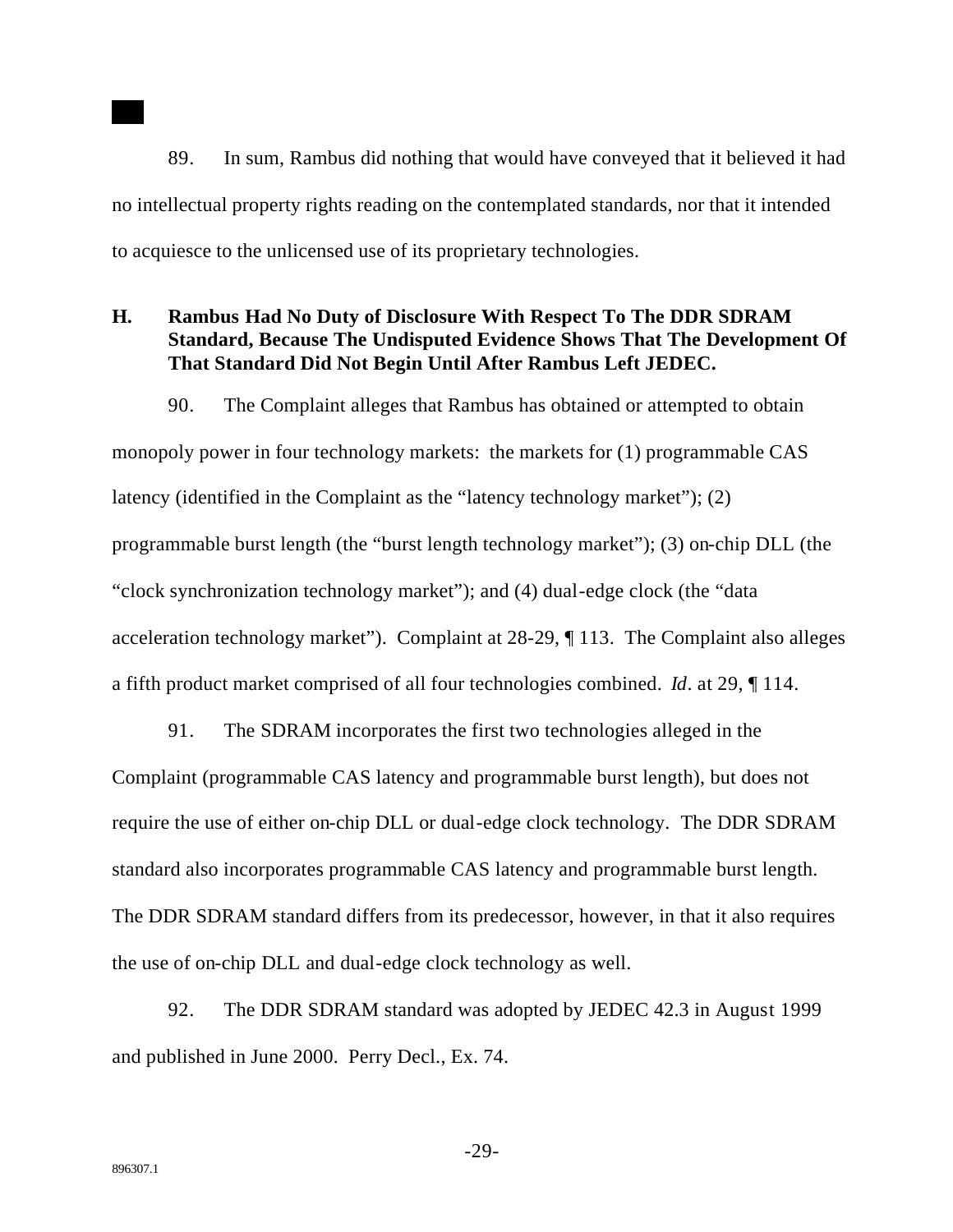93. The duty to disclose imposed by JEDEC was triggered only when a standard was formally proposed for committee consideration. Gordon Kelley, the Chairman of JEDEC 42.3, testified that

. Perry Decl., Ex. 16 (Kelley 1/26/01 Dep. at 90-91).

94. JEDEC's secretary, Kenneth McGhee, testified that

Perry Decl., Ex. 76 (McGhee 8/10/01 Dep. at 165, 174). Rambus attended its last JEDEC meeting in December 1995, and confirmed its withdrawal from the organization by letter in June 1996. Perry Decl., Ex. 3.

95. In granting Rambus judgment as a matter of law on Infineon's fraud claim with respect to the DDR SDRAM standard, the district court stated that "JEDEC" Committee JC-42.3 did not begin working on the standard for DDR SDRAM until December 1996," well after Rambus left JEDEC, and thus Infineon had failed to prove that any duty to disclose arose as to DDR SDRAM. Rambus, Inc. v. Infineon Technologies AG, 164 F. Supp. 2d 743, 765 (E.D. Va. 2001).

96. The Federal Circuit agreed that the JEDEC disclosure duty "did not arise" before legitimate proposals were directed to and formal consideration began on the DDR-SDRAM standard," and that this first occurred in December 1996. Rambus Inc. v. Infineon Technologies AG, \_\_ F.3d \_\_, 2003 WL 187265 at \*20 (Fed. Cir. Jan. 29, 2003).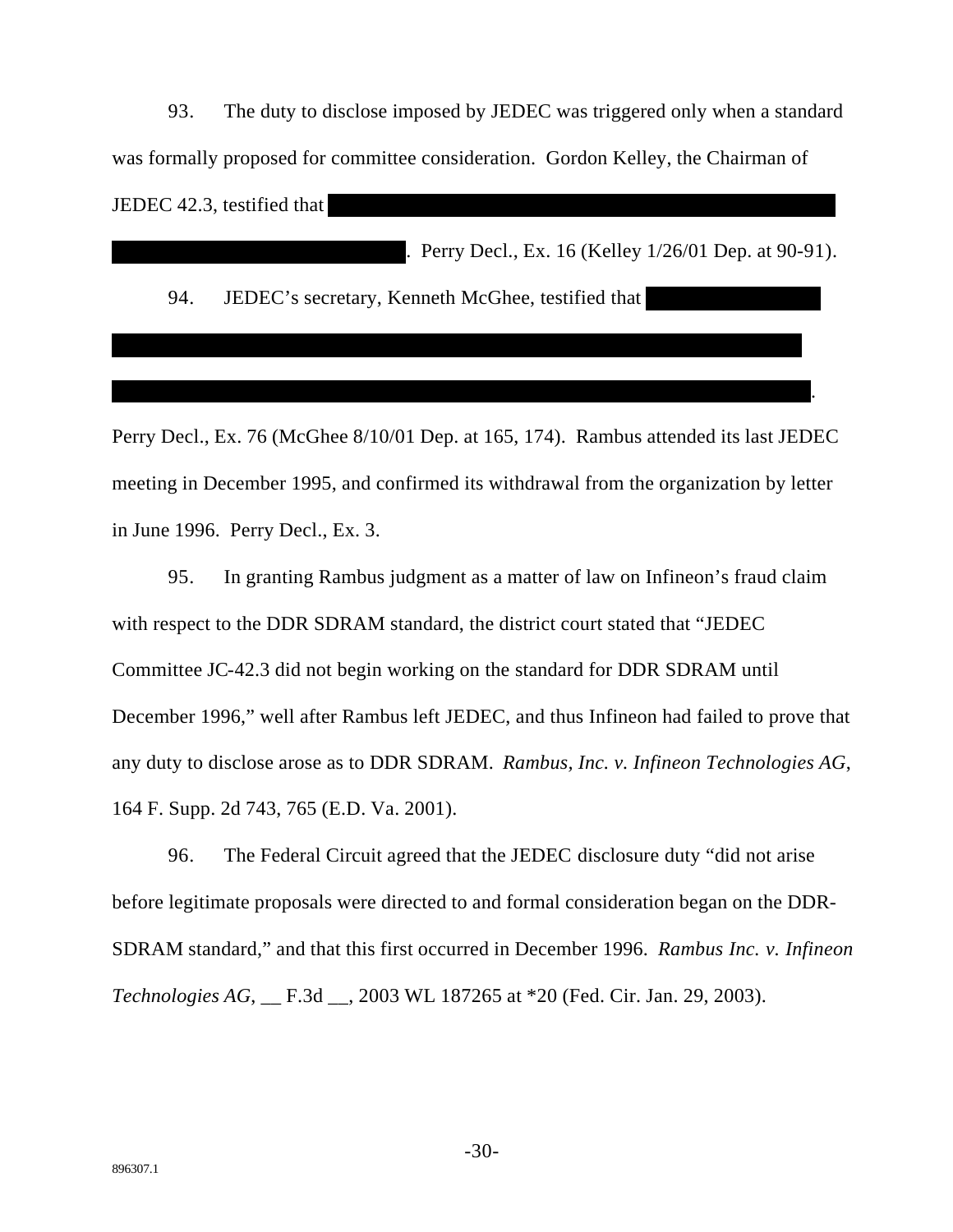The Federal Circuit affirmed judgment as a matter of law in Rambus's favor 97. on Infineon's fraud claim "[b]ecause Infineon did not show that Rambus had a duty to disclose before the DDR-SDRAM standard-setting process formally began." *Id.* at \*21.

98. The undisputed contemporaneous evidence confirms that the DDR SDRAM standard-setting practices did not formally begin until December 1996.

The first formal proposal for standardization of DDR SDRAM did not occur 99. until December 1996, when Fujitsu made a "first showing" on DDR SDRAM that was assigned item number 815. Perry Decl., Ex. 77 (JDC 00252-29)

100. In a March 9, 1998, e-mail addressed to the members of JEDEC 42.3, Desi Rhoden, the Chairman of the JEDEC Board of Directors,

|      | Perry Decl., Ex. 78. |  |
|------|----------------------|--|
|      |                      |  |
|      |                      |  |
|      |                      |  |
|      |                      |  |
|      |                      |  |
|      |                      |  |
|      |                      |  |
|      |                      |  |
|      |                      |  |
|      |                      |  |
| 101. |                      |  |
|      |                      |  |
|      |                      |  |
|      | Perry Decl., Ex. 79. |  |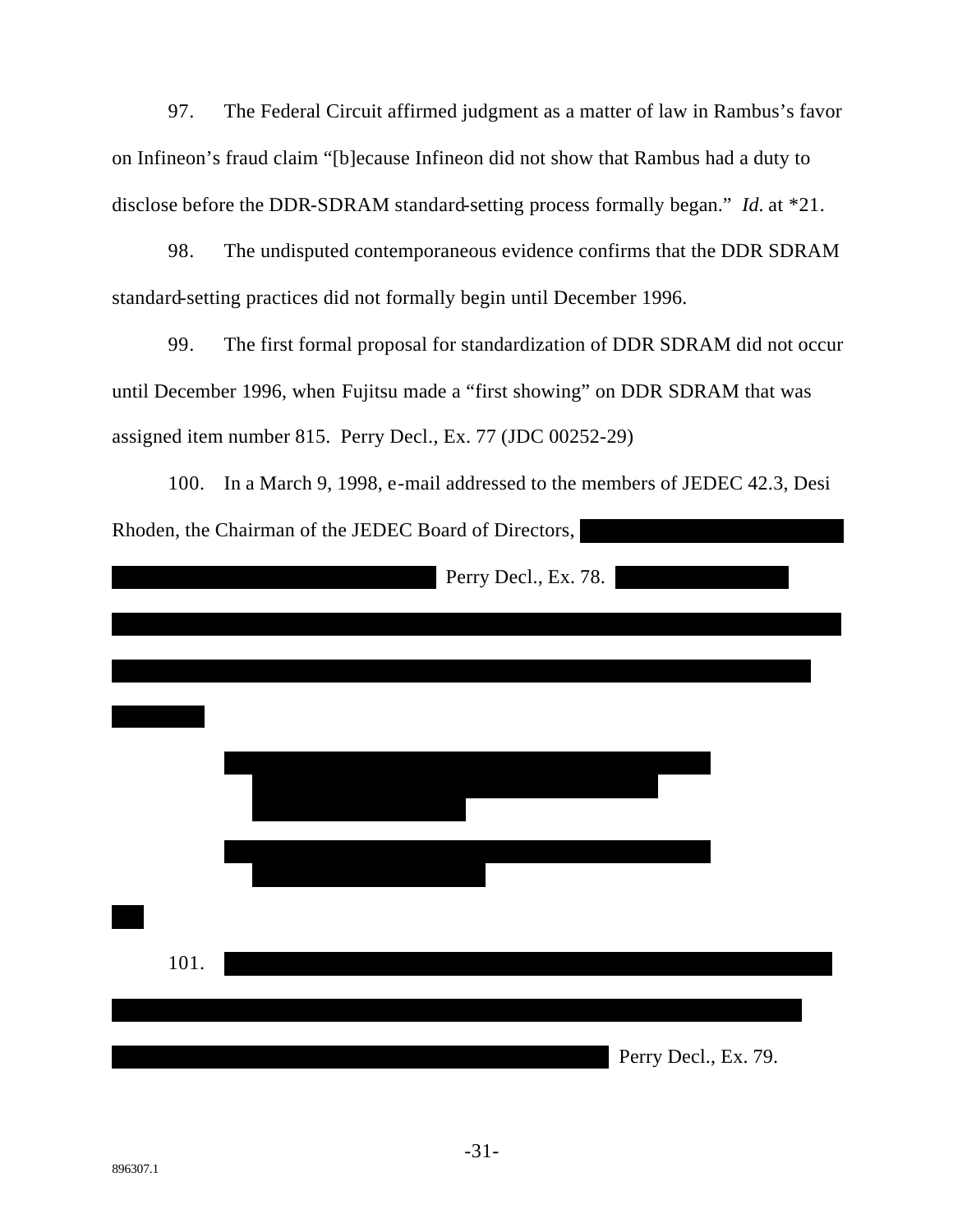102. Because Rambus was no longer a JEDEC member when JEDEC was undertaking its DDR SDRAM standardization efforts, it had no duty of disclosure with respect to the technologies or features incorporated into those standards.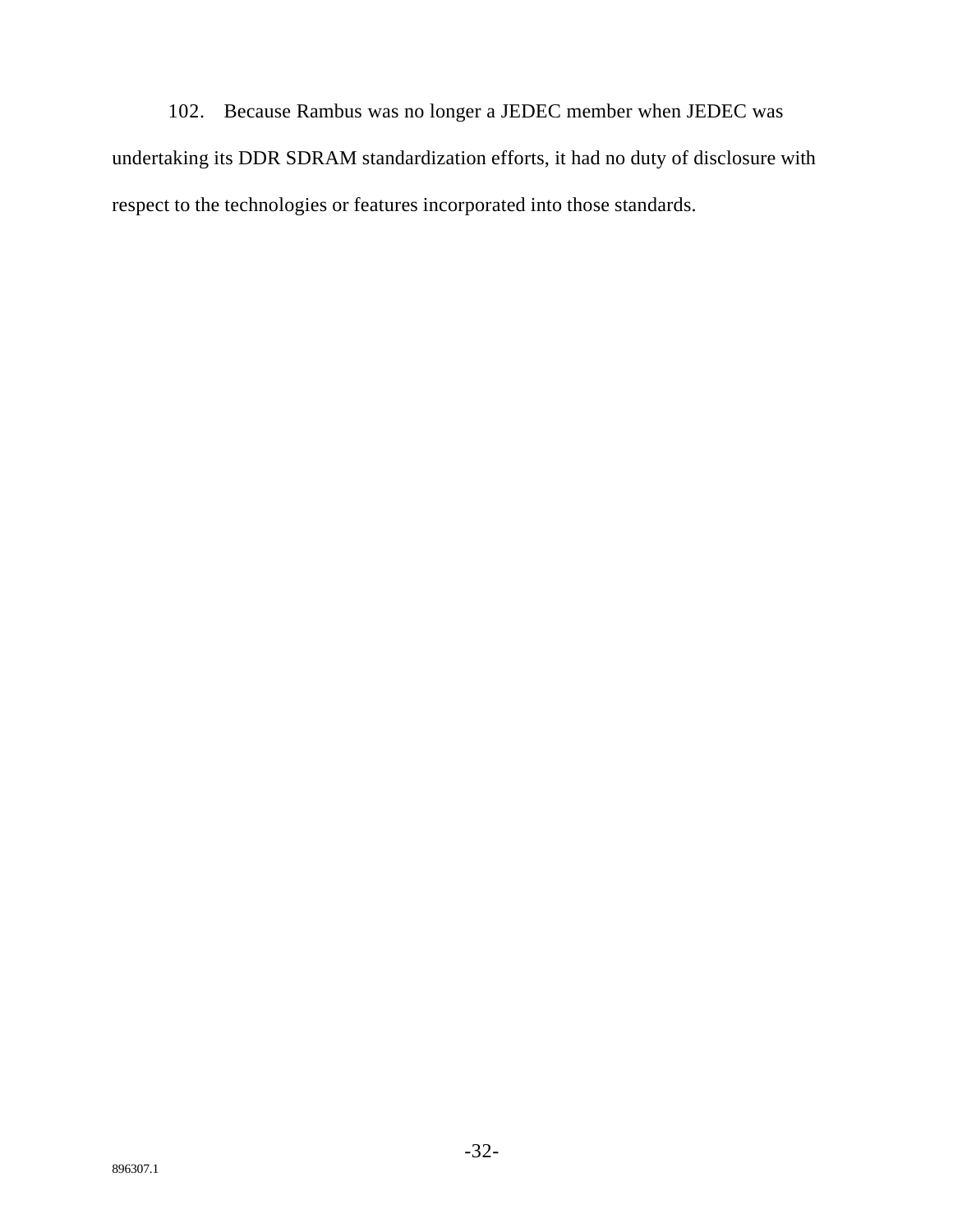Gregory P. Stone Steven M. Perry Sean P. Gates Peter A. Detre MUNGER, TOLLES & OLSON LLP 355 South Grand Avenue, 35th Floor Los Angeles, California 90071 (213) 683-9100

\_\_\_\_\_\_\_\_\_\_\_\_\_\_\_\_\_\_\_\_\_\_\_\_\_\_\_\_\_\_

A. Douglas Melamed IJay Palansky Kenneth A. Bamberger WILMER, CUTLER & PICKERING 2445 M Street, N.W. Washington, D.C. 20037 (202) 663-6000

Sean C. Cunningham John M. Guaragna Gray, Cary, Ware & Freidenrich LLP 401 "B" Street, Suite 2000 San Diego, California 92101 (619) 699-2700